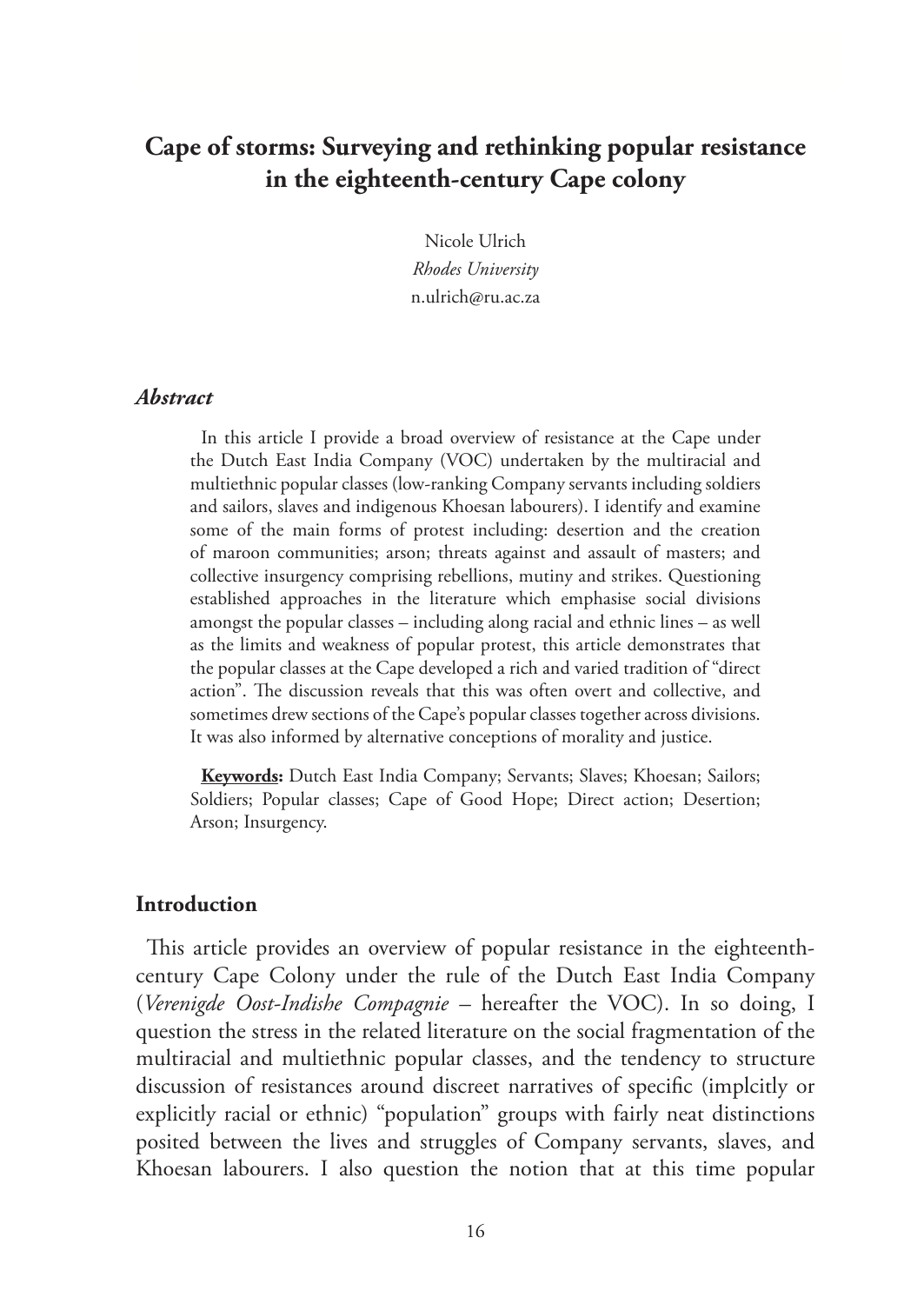protest was always limited, being predominantly individualist and primarily defensive.

The article shows that the popular classes developed a rich, varied tradition of "direct action" that included desertion and the creation of maroon communities, arson, threats against and attacks on masters, and collective insurgency. In many instances these modes of resistance were overt and confrontational; collective in nature; embedded within social networks; socially inclusive of different sections of the popular classes; and were informed by very clear moral codes or a sense of popular justice. In short, these class struggles were able, at times, to transcend racial and other divisions in the popular classes, and to express alternative conceptions of morality and justice.

This overview is based on a review of secondary literature as well as a reexamination of the archives that historians have based their discussions of resistance on, including travel accounts and criminal court records. Some of this data has been quantified to determine trends, but it is the fragmented stories of individuals that appear in the records that are privileged. Although these may seem anecdotal, they provide insight into the lives and experiences of slaves, Khoesan labourers and low-ranking Company men. It is these personal stories that shed light on the social composition of particular episodes of resistance, social networks, motivations, and popular conceptions of justice.

It should be noted, upfront, that this overview is preliminary and its aims modest. The objectives are to understand popular protest in new ways and to encourage new approaches by destabilising the categories and binaries that have previously informed analysis. Finer investigation of specific episodes of resistance is required for a deeper understanding of the way in which identities and solidarities were constructed at particular junctures, and this falls beyond the scope of this article.

# **The popular classes**

First, the social and political character of the Cape's underclasses (or the less derogatory "popular classes") needs to be considered. Serving as a junction between Africa, Europe, and Asia, the Cape was colonised by the VOC in 1652 to function as a refreshment station for its fleets sailing between Europe and the East Indies. As the colony grew and diversified, three regionally based, yet interdependent, economic sectors, each with a distinct labour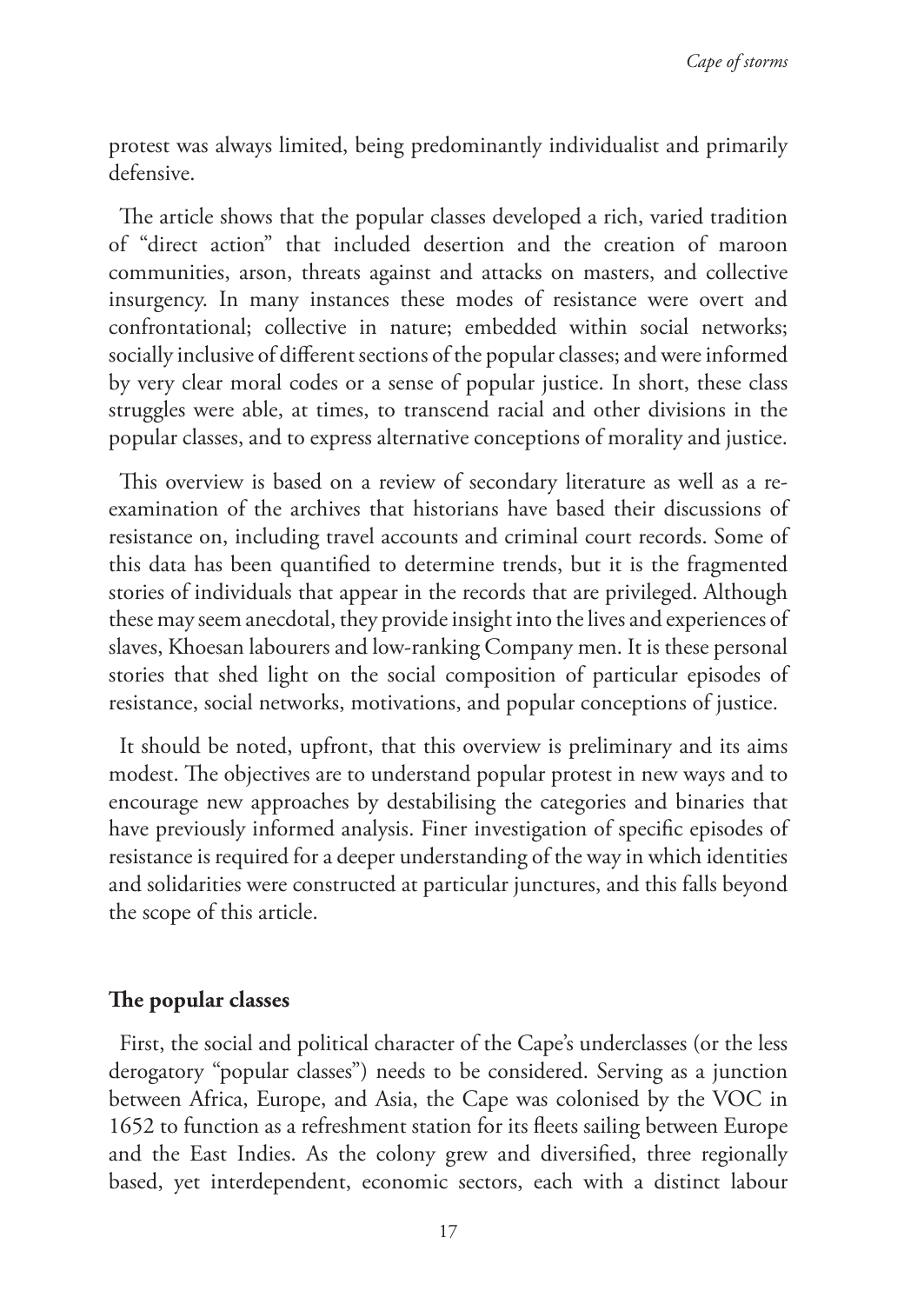system, emerged.1 Although slavery remained the most prominent form of labour in the Cape, it was not the only form of bondage or dependency, and it articulated with other "unfree" labour systems. Unfree labour, through servitude or slavery, was central to the Cape, although free wage labour also existed. Economic sectors consisted of, firstly, the urban-centred port economy dominated by the Company, which relied on the labour of lowranking Company servants (especially sailors and soldiers), recruited from various parts of Europe, as well slaves from Africa and Asia. This sector also included retail and small-scale manufacturing run by free-burghers (citizens, released from VOC contracts) and "free blacks" (the freed descendents of freed slaves and convicts) who drew on the labour of slaves and the poor.<sup>2</sup> It is important to note at this stage that not all free-burghers were employers or farm-owners, or European; the category refers to people freed of Company servitude, and some free-burghers, at least, ended up in wage labour.

The second sector consisted of the production of wheat and wine in the more fertile hinterland on farms owned by free-burghers, who were obligated to sell their produce to the Company at fixed prices.<sup>3</sup> It is this sector that depended primarily on slave labour and employed the majority of slaves in the colony, although indigenous Khoesan were also hired during peak production periods. Finally, a stock-farming sector emerged on the colonial borderlands.4 Most stock farmers were modest in terms of wealth and most relied on Khoesan labour using various clientalist arrangements or force.<sup>5</sup>

Very crudely then, the popular classes consisted of urban and rural slaves, of labourers, most notably Khoesan, and of low-ranking Company servants. By the late eighteenth century the number of Company servants stationed at the Cape had grown to between 3,000-4,000.6 While Company-owned slaves never increased beyond 1,000, the number of privately-owned slaves neared

<sup>1</sup> R Elphick & H Giliomee, "The origins and entrenchment of European dominance at the Cape, 1652-c. 1840", R Elphick & H Giliomee, *The shaping of South African society 1652- 1840* (Cape Town, Maskew Miller Longman, 1989), p. 534.

<sup>2</sup> For more detail on the urban economy see N Worden, E van Heyningen and V Bickford-Smith, *Cape Town: The making of a city: An illustrated history* (Cape Town, David Philips, 2004).

<sup>3</sup> The most comprehensive studies of slavery and this sector include N Worden, *Slavery in Dutch South Africa* (Cambridge, Cambridge University Press, 1985) and R Shell, *Children of bondage: A social history of the slave society at the Cape of Good Hope, 1652-1838* (Johannesburg, University of the Witwatersrand Press, 2001).

<sup>4</sup> L Guelke, "Freehold farmers and frontier settlers, 1657-1780", R Elphick & H Giliomee, *The shaping of South African…* pp. 66-108.

<sup>5</sup> M Legassick, "The northern frontier to c. 1840: The rise and decline of the Griqua People", R Elphick & H Giliomee, *The shaping of South African society…,* pp. 358-420, 367. Khoesan children were often captured during commando raids and "apprenticed" to free-burgher farmers.

<sup>6</sup> N Worden, E van Heyningen and V Bickford-Smith, *Cape Town: The making of a city*…, p. 49.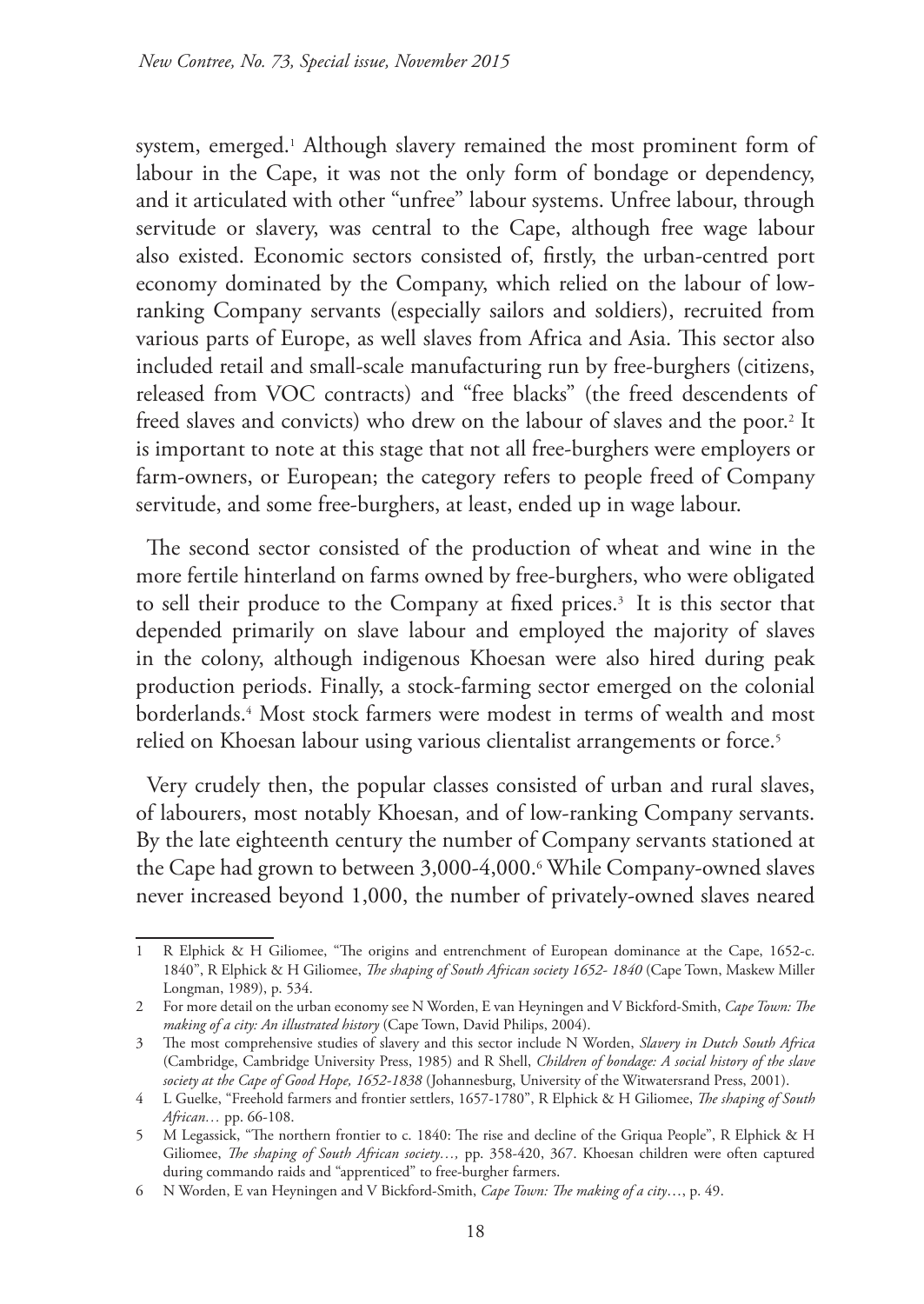9,000 at this time, the overwhelming majority being rural.7 No systematic records were kept of Khoesan labourers until the 1800s, but it is estimated that approximately 23,000 Khoesan were still living (with a large sector presumably working) within the Colony by the 1780s.<sup>8</sup> No aggregate figures are readily available for other groups of free wage labor, which included some of the free blacks and free whites.

One of the key assumptions of this article is that we can legitimately speak of something called the "popular classes" not just as an economic fact, but as a distinct social and political entity. This contradicts what Nigel Worden describes as the tendency within the historiography to write "single category" history (the history of specific "population groups," often implicitly racial or ethnic, such as "the slaves", "the Khoesan", and "the freeburghers").<sup>9</sup> Although historians have recently started to contest this trend, they seek to destabilise these categories by looking at fissures "within" categories and have started to pay more attention to those groups that do not fit into, or fall between, these categories.10 The effect is to emphasise fragmentation rather than consider connections across categories – which this analysis stresses.

Elsewhere I have argued that these "single category" histories are problematic not simply because they efface social fragmentation and difference within specific "population" groups, as others have noted, but also because they obscure significant social "connections" that transcended race, ethnicity, nation, labour type and spatial distance within the colony and beyond.11 I have shown that, through family, fellowship, and the construction of alternative social networks and communities, the multiracial popular classes were able to create meaningful social connections that lay the foundation for a broad, class-based sense of belonging. This provided the basis for mutual aid and political solidarity. In this article, I start to explore the character of this political solidarity.

<sup>7</sup> J Armstrong & N Worden, "The slaves, 1652 −1834", R Elphick & H Giliomee, *The shaping of South African society…*, p. 123.

<sup>8</sup> N Worden, *Slavery in Dutch South Africa...*, p. 11.

<sup>9</sup> N Worden, "Introduction", N Worden (ed.), *Contingent lives: Social identity and material culture in the VOC world* (Historical Studies Department, University of Cape Town and Royal Netherlands Embassy, Cape Town and Pretoria, 2007), p. x.

<sup>10</sup> N Worden (ed.), *Contingent lives*…, pp. viii- xii.

<sup>11</sup> N Ulrich, "Popular community in 18th century Southern Africa: Family, fellowship, alternative networks, and mutual aid at the Cape of Good Hope, 1652-1795", *Journal of Southern African Studies*, 40(6), 2014, pp. 1139- 1157.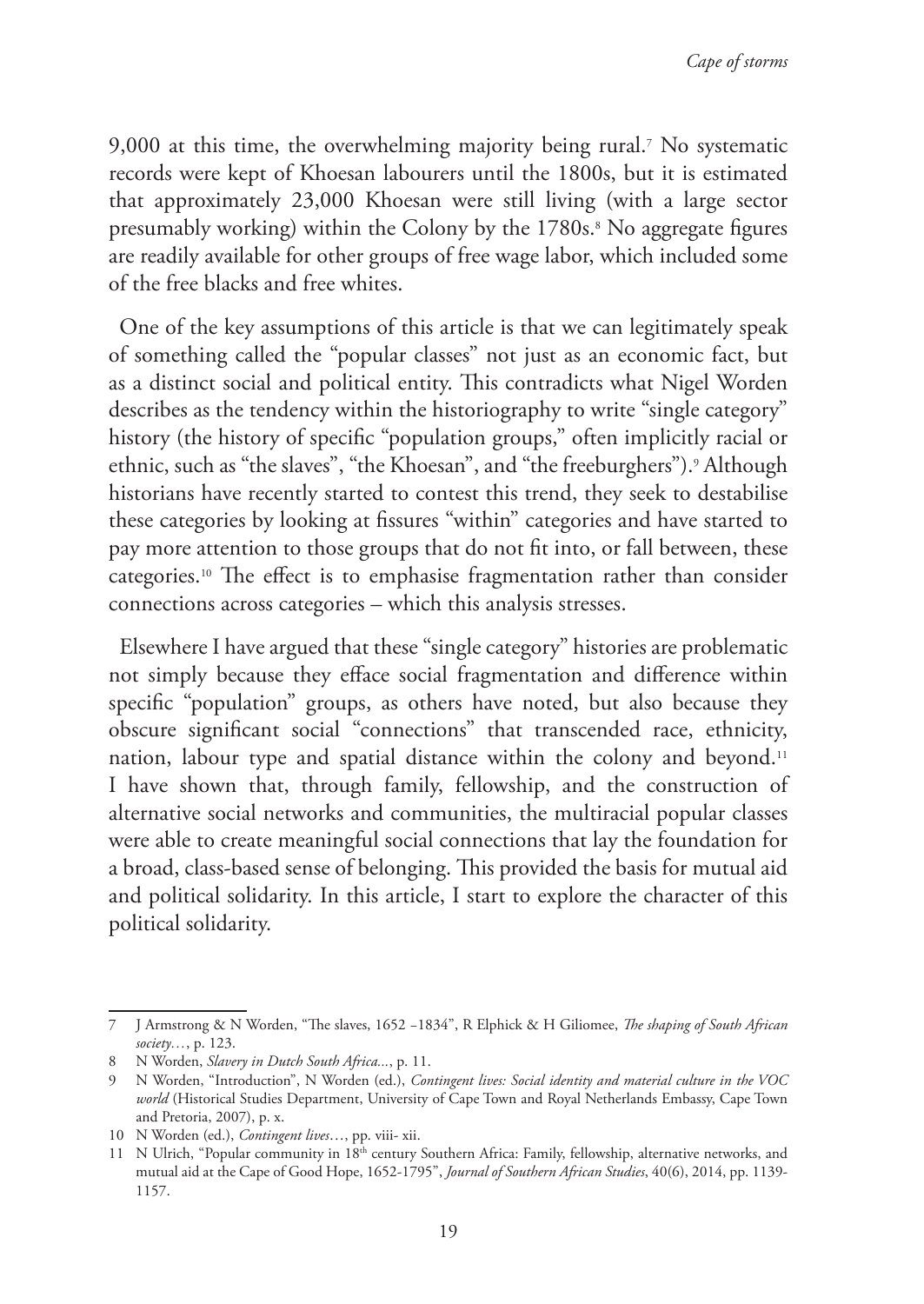## **Historiographies of resistance**

"Single category" histories have given rise to separate historiographies of resistance for slaves, Khoesan, and low-ranking Company servants. Although distinct, these historiographies tend to emphasise social and political fragmentation, including racial divisions, and the limits of popular resistance. There may have been incidents in which individual masters treated labourers with fatherly care. However, paternalism did not define master-labour-state relations in the VOC-Cape: physical violence served as the main legitimising component of labour relations.12 Any overt challenge to the authority of masters or the colonial officials was met with violent repression. More often than not, dissidents were put to death with their corpses being desecrated, and their being denied a proper burial. The use of the law to evoke protection also yielded few favourable results.13

With slavery being the most prominent form of bonded labour in the colony, slave resistance has received most attention. With the context noted above in mind, historians have argued that slave resistance in the VOC-Cape was widespread, but claim that this resistance was mostly "passive", "informal", or "everyday" resistance. This consisted of foot-dragging, false compliance, pilfering, feigned ignorance, slander, deception, desertion, and subtle sabotage – all designed to avoid direct confrontation and generally carried out by individuals. Its basic character precluded a thorough ideological rupture with the master class. For instance, Robert Ross argues that slaves knew that open collective rebellion would result in death, and that the only feasible method of escaping the rigors of slavery was through individual action.14 Similarly, Nigel Worden insists that escape by individual slaves through desertion was the main form of resistance, and he characterises any open challenges as the spontaneous acts of desperate individuals.15

Such arguments echo those of James Scott, who claims that for most subordinate classes throughout history, and especially in colonial contexts, open, organised, collective political activity has proven dangerous, if not

<sup>12</sup> M Legassick makes this point about slavery in the Cape. M Legassick, 'Slavery came first', SAROB, 43 (1996), (available at http://web.uct.ac.za/depts/sarb/X0026\_Legassick.html, as accessed 26 May 2010).

<sup>13</sup> W Dooling, "'The good opinion of others': Law, slavery and community in the Cape colony, c.1760-1830", N Worden & C Crais (eds.), *Breaking the chains: Slavery and its legacy in the nineteenth-century Cape colony* (Johannesburg, University of the Witwatersrand Press, 1994), pp. 25-44.

<sup>14</sup> R Ross, *Cape of torments: Slavery and resistance in South Africa* (London, Routledge and Kegan Paul, 1983), p. 5.

<sup>15</sup> N Worden, *Slavery in Dutch South Africa...*, pp. 119-137.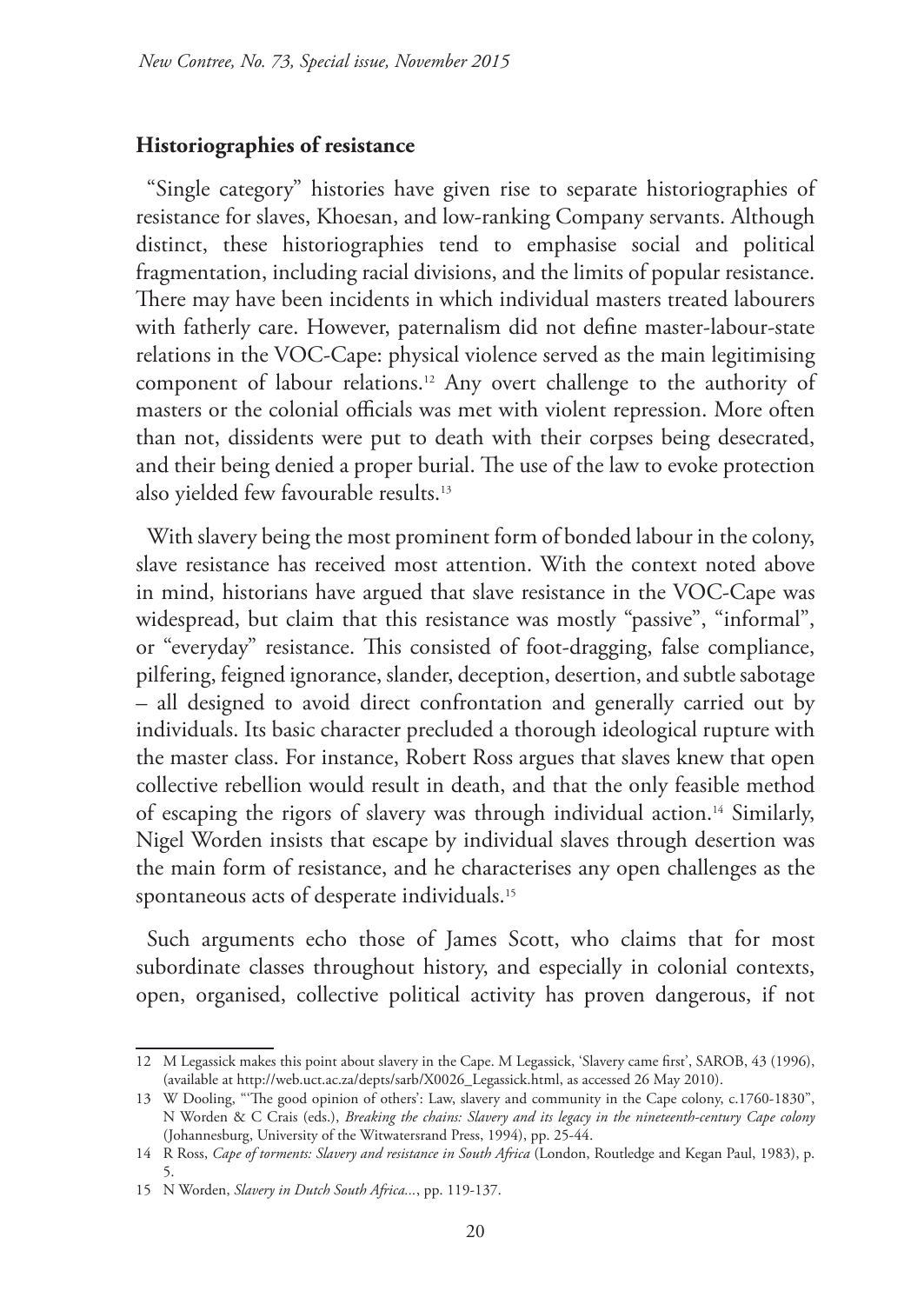suicidal.<sup>16</sup> He recognises that slave rebellions and peasant uprisings are brave, but argues that they are generally foredoomed to fail and should be viewed as little more than brief, violent explosions that occur when everyday resistance fails.

Scott's work is part of an established literature on resistance by European commoners and peasants, as well as workers in the Global South which is, in part, informed by Marxist assumptions.<sup>17</sup> Apart from being dated, these approaches entrench sharp distinctions between urban and rural, as well as between pre-capitalist and modern protest, reinforcing the notion that only a select section of the popular classes – the modern industrial proletariat – can bring about profound social change. Here collective protest is often simply equated with formal organisation and the link between covert protest, individual protest, and informal protest is often taken as automatic. As a result, a range of protests is obscured. Little room is left, for example, for revolts or mutinies that are spontaneous, or for individual acts of open defiance.

Most notably, rebels' own views of the potential of their protests are often not adequately considered. For example, in spite of the dire consequences of rebellion, the men and women who took part in collective and overt forms of protest in the VOC-Cape were not necessarily driven to it by desperation and emotion. On the contrary, they rebelled precisely because they believed fundamental change was possible and that rebellion had to take a decisive form. Their efforts should not be interpreted as foolhardy simply because they operated in difficult and dangerous conditions, or failed altogether. And, most importantly, their actions do not fit the neat binaries of individual and collective resistance nor the teleology that only the industrial proletariat can make real changes, which structure the literature.

The "single category" construction of early Cape colonial history around distinct racial or ethnic categories, often those of twentieth-century South Africa read back into the past, is best illustrated by the first accounts of Khoesan resistance under VOC rule. Believing that there was a sharp racial or ethnic difference between the Cape's pastoral "Khoi" (now referred to as

<sup>16</sup> J Scott, *Weapons of the weak: Everyday forms of peasant resistance* (New Haven/New York, Yale University Press, 1995), p. xv.

<sup>17</sup> E Hobsbawm & G Rudé, *Captain Swing* (London, Pimlico, 1969), E Hobsbawm, *Primitive rebels: Studies in archaic forms of social movement in the 19th and 20th centuries* (Manchester, Manchester University Press, 1971); EP Thompson, "The moral economy of the English crowd in the eighteenth century", *Past and Present*, 50, 1971, pp. 76-136; R Cohen, "Resistance and hidden forms of consciousness amongst African workers", *Review of African Political Economy*, 7(19), 1980, pp. 8-22.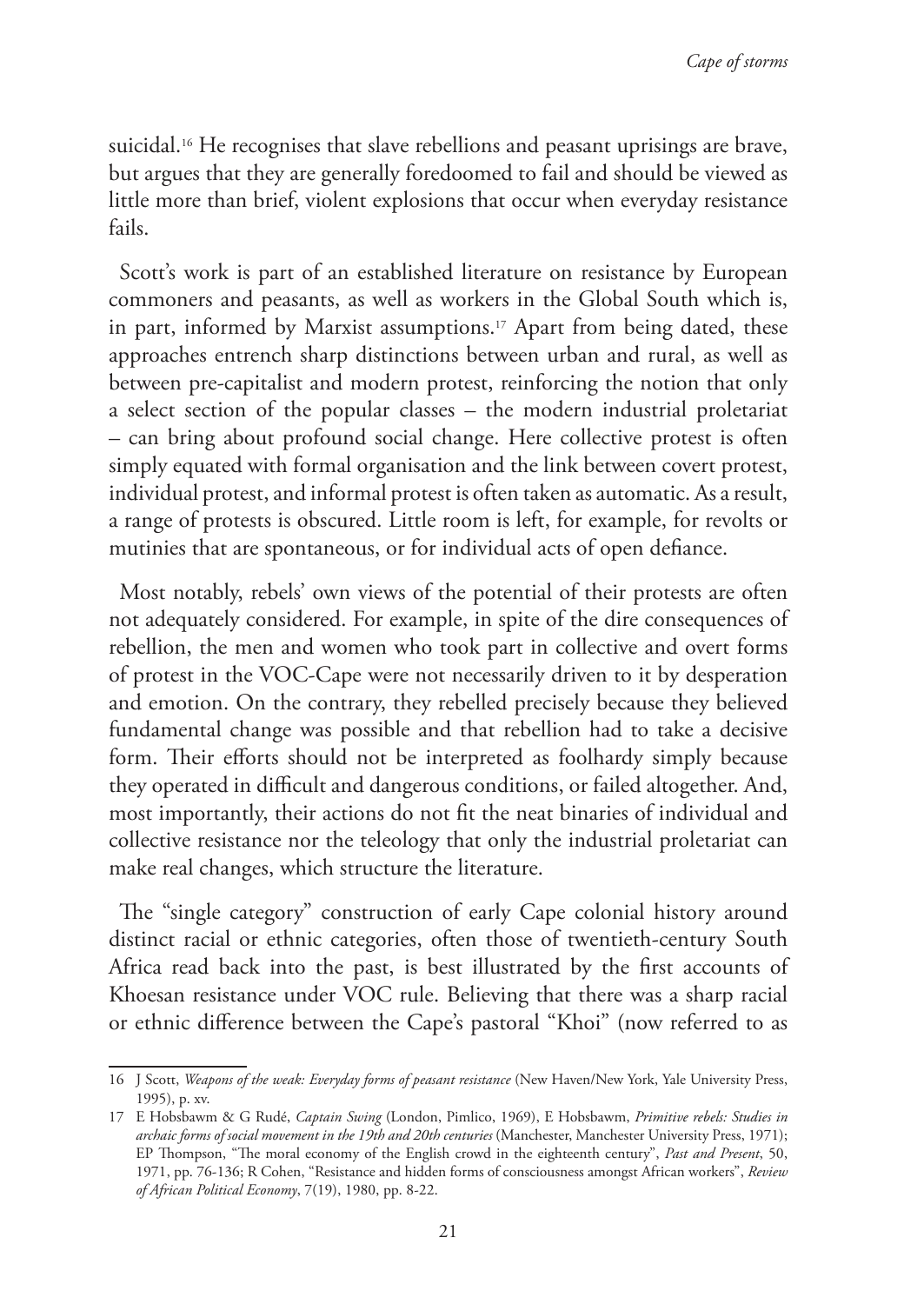Khoe) and the hunter-gathering San, and that this difference proved significant in terms of shaping indigenous responses to colonial conquest, historians such as George McCall Theal (described as the "father" of South African historiography) argued that while "Khoi" were subdued and acculturated out of existence by 1713, the more "primitive" San continued to harass colonial authorities through constant raids on farmsteads and theft.18

Historians such as Shula Marks and Richard Elphick have long contested this view.19 Emphasising the linkages between Khoe and San, they argue that resistance to colonial expansion and poor labour conditions was fierce and continued after VOC rule (culminating in the "Servant Rebellion" of 1799-1803). In addition to two wars between Khoesan and the Company at the end of the seventeenth century, two main areas of ongoing resistance can be identified. First, independent Khoesan bands living on the colonial borderlands were known to offer sanctuary to fugitives from the colony (and surrounding Xhosa communities outside of the colony), and as Khoesan were increasingly drawn into the colony as a servile class, they deserted their masters in response to poor labour conditions. In the second instance, Khoesan bands on the colonial borderlands resisted colonial expansion by raiding colonial homesteads for cattle, arms and ammunition. Even though Elphick sees such raids as a long established pattern of the "ecological cycle", he agrees with Marks that such raids had clear political motives in that they aimed to expel the VOC from the Cape.

In the case of indigenous peoples, historians recognise linkages between Khoe and San and even the overlaps between *droster* ("deserter") gangs (maroon-type groups including runaway African and Asian slaves and a few European sailors and soldiers) and Khoesan bands. However this examination of social connection is limited, in that these scholars fail to systematically examine Khoesan resistance in relation to, or Khoesan participation in, the protest of other marginal groups. Thus our view of popular resistance remains fragmented.

A more recent trend has been to locate the early colonial Cape within broader regional frames, or in its global context, rather than treat it in isolation. In paying more attention to transnational connections and mobility, historians

<sup>18</sup> GM Theal in S Marks, "Khoisan resistance to the Dutch in the seventeenth and eighteenth centuries", *Journal of African History*, 3(1), 1972, pp. 55-80.

<sup>19</sup> S Marks, "Khoisan resistance to the Dutch…", *Journal of African History*, 3(1), 1972, pp. 55-80; R Elphick, "The Khoisan to 1828", R Elphick & H Giliomee, *The shaping of South African society…,* pp. 3-65.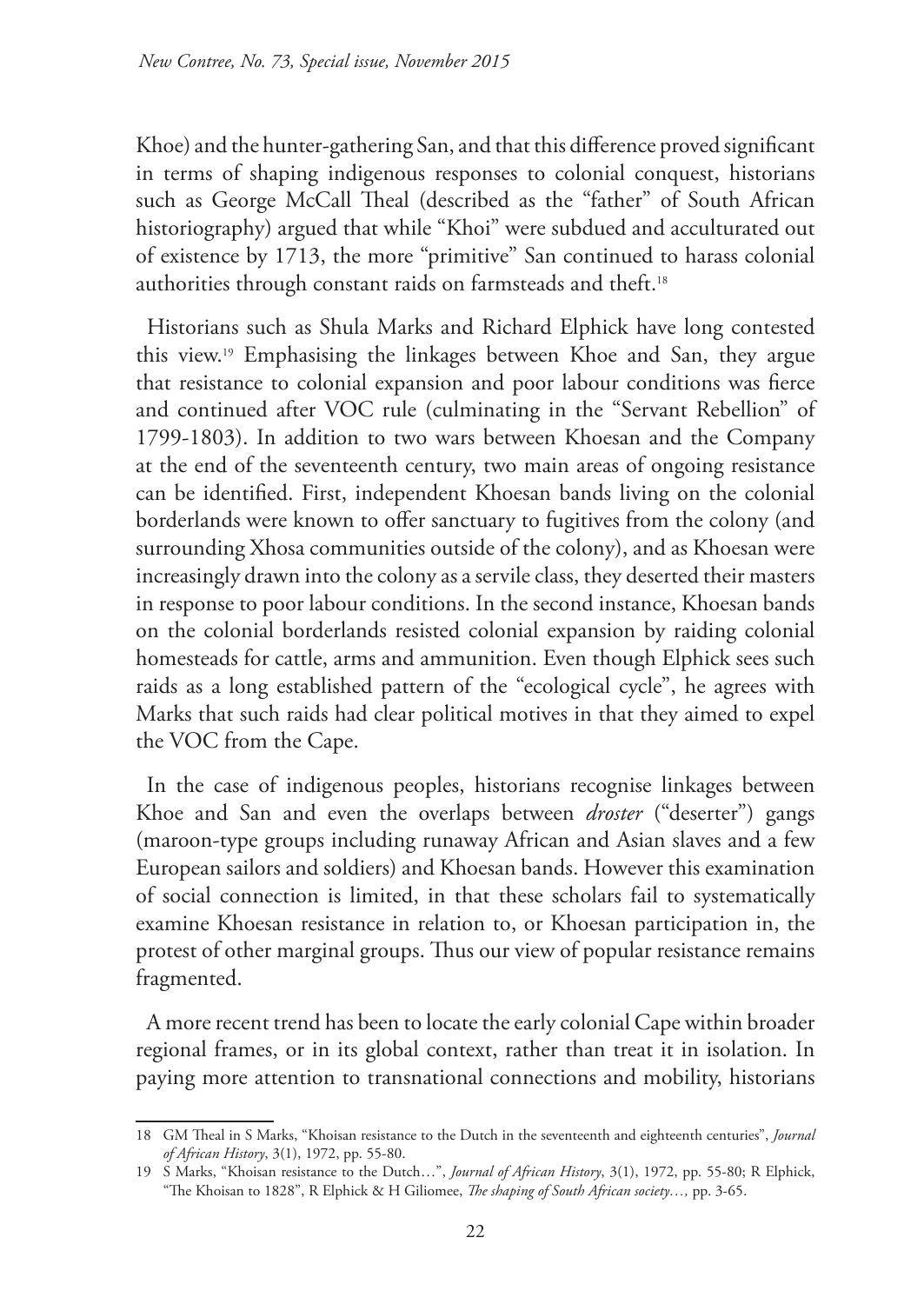have started to look more systematically at transient groups such as Company sailors and soldiers. Even so, the focus continues to fall on disconnection and difference. For instance, Nigel Worden emphasises the role that tensions related to nation (German versus Dutch) and occupation (sailor versus soldier) played in mutinies onboard VOC vessels.20

This sustained focus on social difference as the basis for social and political fracture may be contrasted to that of a growing school of labour historians that questions the primacy of racial, ethnic and national divisions and mobilisations in shaping political identities and movements in the eighteenthcentury world, highlighting instead the hidden history of class-based cooperation across these divisions in shaping popular protest and radicalism. Most notably, P Linebaugh and M Rediker's *Many Headed Hydra: Sailors, Slaves, Commoners and the Hidden History of the Revolutionary Atlantic* (2000) questions the portrayal of the Atlantic's "motley proletariat" (broadly defined) as unaware of a common class experience or identity, as lacking a constructive political imagination, and as capable of serious revolt that could profoundly change social relations. They show that, as labourers and the poor in Europe, Africa and the Americas were incorporated, often forcefully, into the emerging capitalist system from 1600 onwards, they questioned and challenged the authority of masters, ministers and magistrates, private property and forced labour. In spite of severe repression, protest spread, giving way to global cycles of revolt and a distinct radicalism based on an egalitarian, universal, inclusive vision of humanity. In this way, they argue, the transatlantic "proletariat" played a pivotal role in the conflicts that gripped the Atlantic and were a revolutionary force for change that shaped movements like abolitionism, decolonisation and democratisation.

More recent studies show that such protest was by no means confined to the Atlantic. The editors of *Maritime Radicalism in the Age of Revolution* note that between the 1760s and the 1840s "most sectors of the maritime industries – not just warships, but convict vessels, slave ships, and merchantmen, sailing in the Atlantic, Indian, and Pacific Oceans as well as the Caribbean, Andaman, and South China Seas – all experienced far higher levels of unrest than is usually recognized".<sup>21</sup> The essays in this collection demonstrate that seaborne voyages served as "spaces for incubation and as vectors for diffusion of

<sup>20</sup> N Worden, "'Below the line the devil reigns': Death and dissent aboard a VOC vessel", *South African Historical Journal,* 61(4), 2009, pp. 702 -730.

<sup>21</sup> C Anderson, N Frykman, L Heerma van Vos, & M Rediker, *Mutiny and maritime radicalism in the Age of Revolution: A global survey* (Cambridge, Cambridge University Press, 2014), p. 4.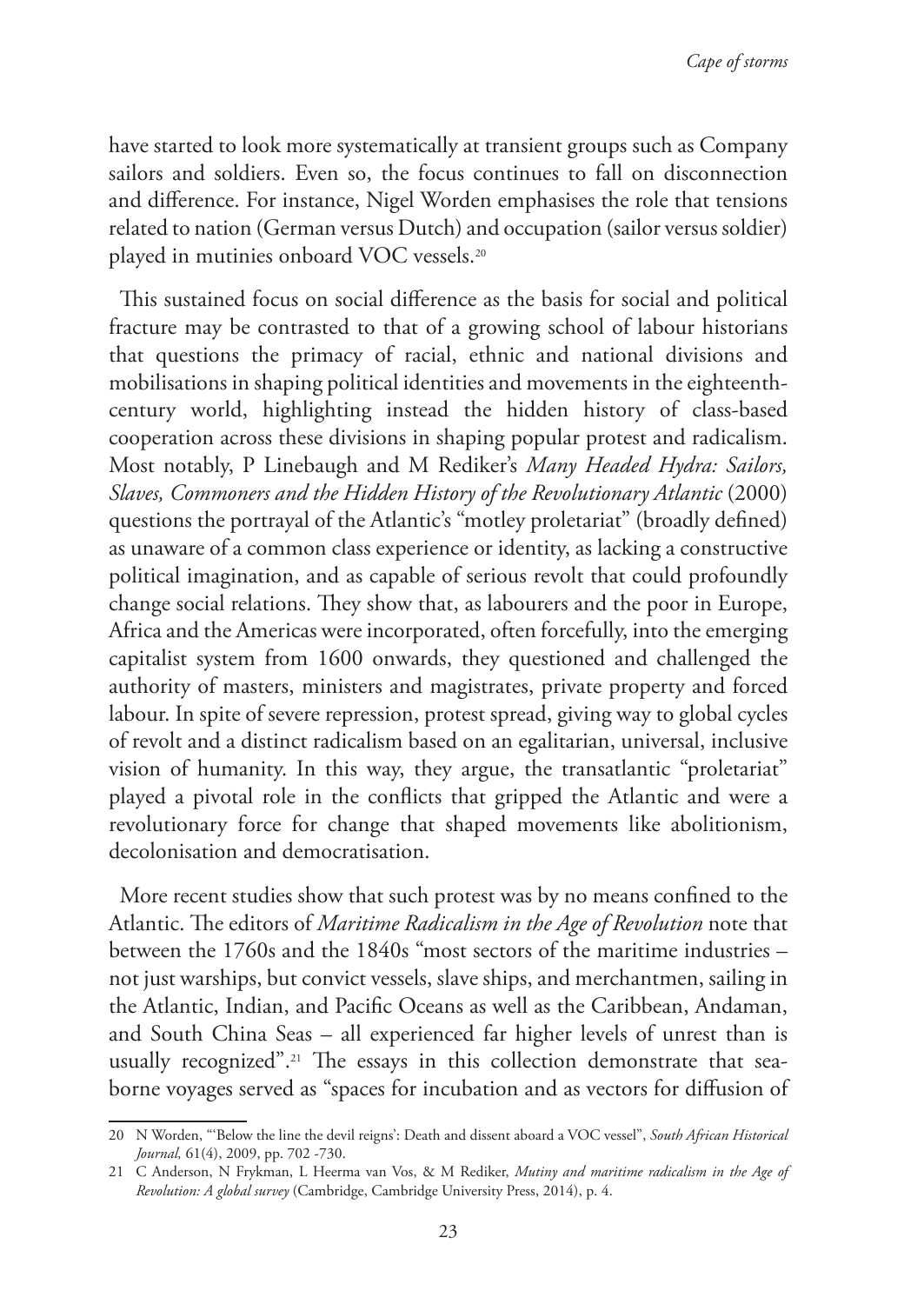political radicalism", and that the popular resistance that was so characteristic of the period "can best be viewed as a geographically connected process", with the maritime world playing a key part in enabling multiple eruptions of popular revolt and its global character and connections. As my essay on the 1797 British Naval mutinies in Table Bay and Simons Bay in that collection demonstrates, for example, the Cape Colony experienced significant maritime protest at this time.<sup>22</sup>

However, as this article shows, even though protest may have started to take on new forms during the "Age of Revolutions", it is important to note that mutiny and, indeed, other forms of overt, often collective popular revolt, were by no means novel to the colony; they were part of a more complex tradition of popular political action throughout the eighteenth-century.

# **Direct action**

To recognise the varied traditions of resistance and to make room for more nuanced forms of resistance in the VOC-Cape, this article uses the relatively open-ended notion of "direct action" as a conceptual frame.<sup>23</sup> Briefly, "direct action" refers to the immediate and deliberate actions of labouring and poor people against their exploiters and oppressors. It encompasses all resistance that is immediate, deliberate, and rebellious, that is, against exploitation and oppression. It includes resistance that is undertaken to enact radical change, to secure reforms, or exact revenge. Direct action always aims to undermine the power of employers or masters and authorities and can have a significant symbolic effect, drawing attention to the limits of upper-class control, whilst highlighting the reach and power of working people and the poor. Direct action as envisaged here includes "all" forms of direct resistance – whether hidden or overt, individual or collective, planned or spontaneous, or small or large in scale – that is located within popular, class struggle.24 It does not include those actions that while perhaps precipitated by suffering, are not resistance as such, such as criminality against other parts of the popular classes.

<sup>22</sup> N Ulrich, "International radicalism, local solidarities: The 1797 British naval mutinies in Cape waters", C Anderson et al, *Mutiny and maritime radicalism…*, pp. 61-86.

<sup>23</sup> The terms 'direct initiative' or 'direct action' were coined by Ferdinand Pelloutier and Emile Pouget, leading activists in the anarcho-syndicalist *Confederation Generale du Travail* (CGT), the main French union centre in the 1890s and early 1900s. It was developed by other like-minded unions such as the Industrial Workers of the World (IWW, the 'Wobblies'). See S Salerno, *Direct action and sabotage: Three classic IWW pamphlets from the 1910* (Chicago, CH Kerr, 1997), pp. 1-18.

<sup>24</sup> R Rocker, *Anarcho-Syndicalism* (Original published in 1938) (London, Pluto Press, 1989), pp. 113, 119, 120.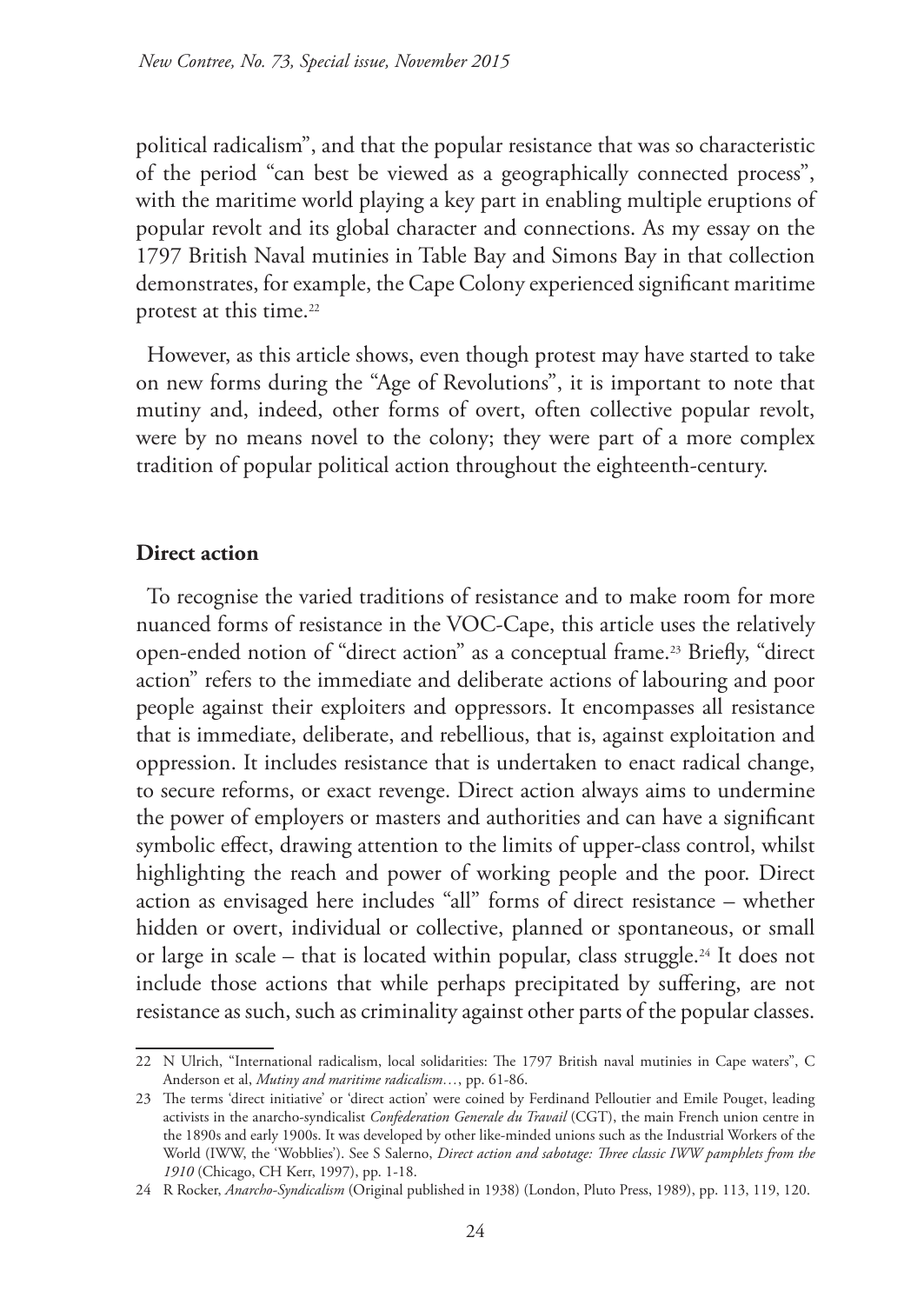Direct action, as a concept, recognises that popular resistance is messy, taking on a variety of different, intermeshing forms, not easily characterised into neat binaries of "everyday" versus "formal," "individual" versus "collective", or "pre-modern" versus "modern proletarian". One of the most useful aspects of using direct action as a conceptual frame is that it does not assume that history moves along a continuum towards a predetermined outcome, or assume that only a very specific section of the popular classes –industrial waged workers – can be truly transformative.<sup>25</sup> It is only by rejecting this teleology that the revolutionary possibilities presented by different societies at different times can be properly appreciated, and that continuities in popular agency, and between the modern working class and its various plebeian forebears, can be realised. Within this framework we do not have to assume that popular resistance in the eighteenth-century Cape was somehow, by its very nature, defensive, reactionary, individualist, or ineffective. Rather, we can examine political traditions through a new lens and explore previously unconsidered possibilities.

We can now turn to a brief examination of key modes of protest in the VOC- Cape – desertion and "maroon" communities, arson, threats against and attacks of masters, and collective insurgency – by considering the extent to which such protest was overt and confrontational; collective in nature; embedded within social networks; socially inclusive of different sections of the popular classes; and informed by clear moral codes.

# **"To draw others to their party": Desertion and maroon communities**

In 1746 nine slaves from a variety of owners gathered in one of Cape Town's taverns to finalise their plans for escape.26 They wanted to travel to more distant, independent, indigenous African communities in the interior. To prepare for their escape they stole supplies, including a sail and a mast from a free-burgher's farm, and raided the Company gardens for fresh fruit and vegetables. Unfortunately their plan was foiled when the boat they stole proved un-seaworthy. They tried to walk the rest of the way along the

<sup>25</sup> L van der Walt and M Schmidt, *Black flame: The revolutionary class politics of Anarchism and Syndicalism* (Oakland, AK Press, 2009), p. 95; D Miller, *Anarchism* (London, JM Dent & Sons,1984), p. 79.

<sup>26</sup> Western Cape Provincial Archive [WCPA], Criminal Justice [CJ] Criminele Process Stukken, 1746, Deel 2, ff. 464-67, N Worden & G Groenewald, *Trials of slavery: Selected documents concerning slaves from the criminal records of the Council of Justice at the Cape of Good Hope*, *1705-1794* (Cape Town, Van Riebeeck Society, 2005), p. 257.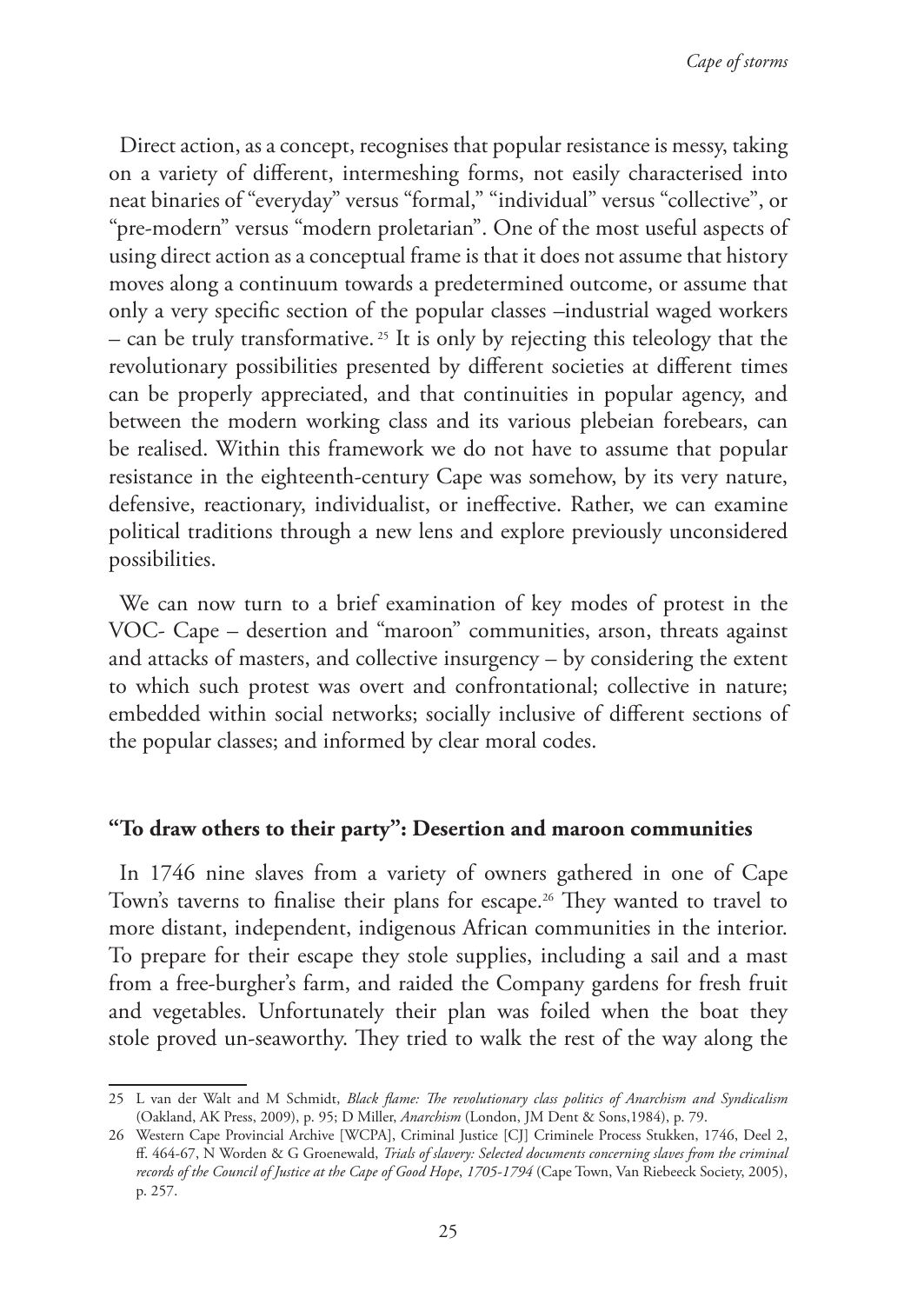shoreline, but were sighted, and captured. This case is illustrative of important points. As noted above, desertion is often viewed in the literature as a form of "escape", and as an individual's desperate, if often ineffective, attempt to avoid punishment.<sup>27</sup> Yet, it was through desertion, more than any other form of protest, that the popular classes were able to change their conditions, reject their servitude, and pursue alternative lives of relative autonomy in social orders of their own choice or own making.

In addition, desertion was often a planned and collective act and rooted in larger social networks.<sup>28</sup> Collective desertion was common. Most deserters ran away together in small groups, however, there were also instances when people ran away together in relatively large groups. For instance, the "sententiën" refer to a case in 1709 involving a group of 39 runaways.<sup>29</sup> However, even individuals who ran away on their own relied on the support of other slaves and servants to survive. Runaways adopted various strategies once they had escaped. Many deserters stayed close to or within the colony – becoming part of "droster" gangs. Hanglip or Hangklip and Table Mountain, the latter situated directly adjacent to the VOC's fortress in Cape Town, remained a popular spot for runaways into the nineteenth century.30 Desertion may not have been an overt, or direct challenge, but "droster" gangs served significant symbolic functions; they provided a model of alternative, dissident forms of belonging and demonstrated the limits of Company power.

"Droster" gangs were enabled by broader social networks and solidarities.31 The composition of "droster" gangs, which remained relatively small, was fluid; groups were reformed when members split up to go their own way or captured, or when new deserters joined. Such gangs, known to move between Hanglip and Table Mountain, were connected and members also often maintained linkages with slaves and servants in the colony, still living under their masters' authority. Moreover, gangs overlapped with, or became part of, other fugitive or independent communities, including Khoesan communities on the colony's borderland (see more on this below).

<sup>27</sup> JC Armstrong & N Worden, "Slaves", R Elphick & H Giliomee, *The shaping of South African society…,* pp. 156-162.

<sup>28</sup> Mason also makes this point. J Mason, *Social death and resurrection: Slavery and emancipation in South Africa*  (University of Virginia Press, Charlottesville, etc., 2003), pp. 165-175.

<sup>29</sup> WCPA CJ 782, 32, F Heese, *Reg en onreg: Kaapse regspraak in die agtiende eeu*, C-Reeks: Narvorsingspublikasies, 6, (Bellville, Insituut vir Historiese Narvorsing, Universiteit van Wes-Kaapland, 1994), p. 172.

<sup>30</sup> R Ross, *Cape of torments*…, pp. 54-72.

<sup>31</sup> For a more detailed discussion of the nature and composition of "droster" gangs see N Ulrich, *Counter power and colonial rule in the eighteenth century Cape of Good Hope: Belongings and resistance of the labouring poor* (Ph.D, University of the Witwatersrand, 2012), pp. 133-137.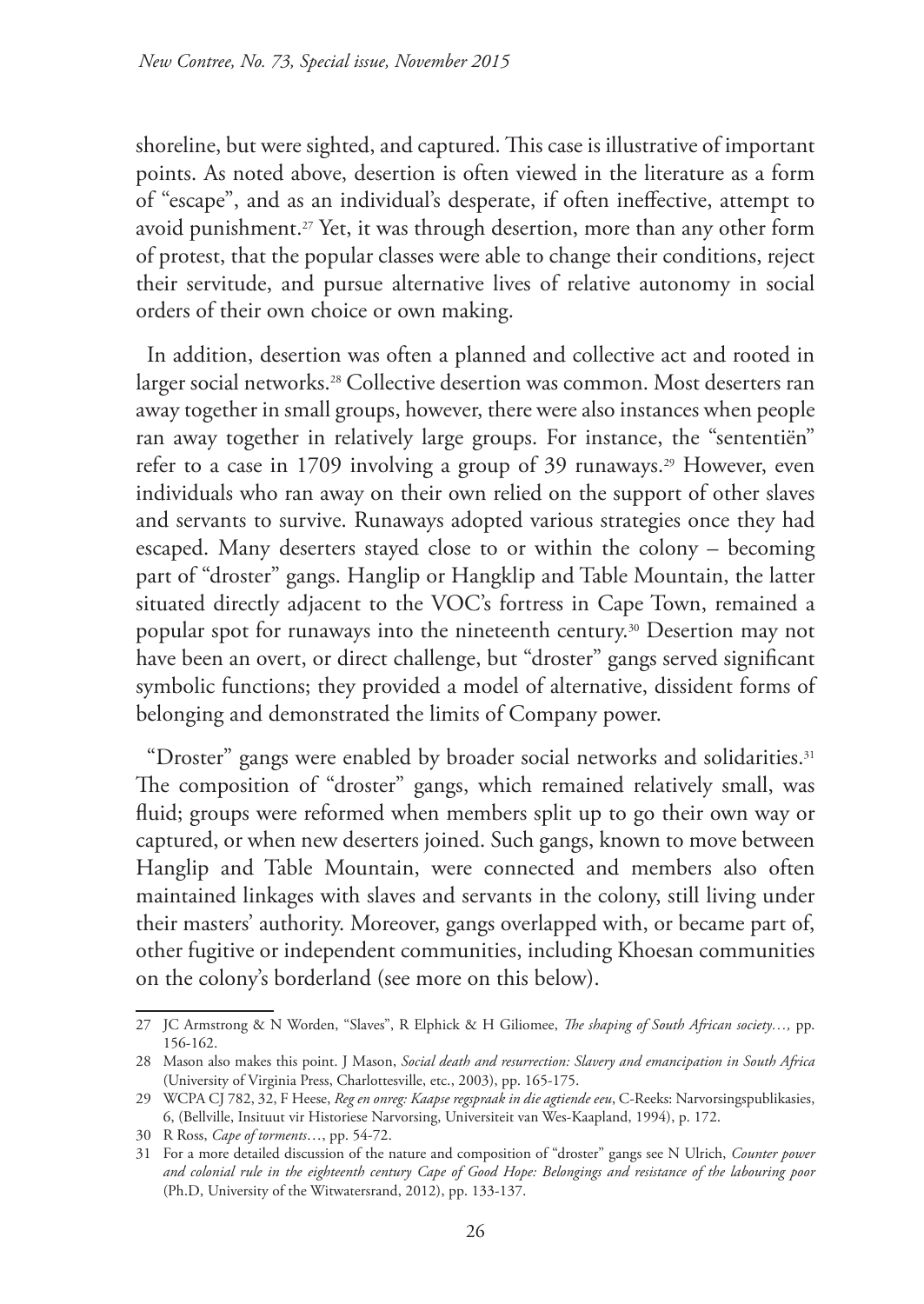*Cape of storms*

Place of origin could be used to mobilise desertion. This is most clearly demonstrated by the 1760 case involving the "droster" gang that murdered Michiel Smuts and his family, who lived on the foot of Table Mountain.<sup>32</sup> Court testimony points to a slave, named September, who was respected by other slaves and "acted as a doctor amongst the slaves of the Bugis [East Asian] nation".33 September was apparently visited by Bugis slaves from other farms to get assistance with regards to health and healing. Other groups were much more inclusive and consisted of men and women from different races, ethnicities, and labour types. For instance, in 1712 two European convicts and a slave were prosecuted for theft and desertion<sup>34</sup> and, in the same year, Joudan Tappa (known as 'Paap'), who resided on the Groot Constantia farm, led a group of 23 deserters.<sup>35</sup> Tappa, a political exile from Batavia, was no doubt already regarded as a political dissident. His company of "drosters" included convicts as well as runaway Company and privately-owned slaves, who were also from different places of origin. This suggests pre-existing social connections that reached beyond specific workplaces.

Some runaways attempted to leave the Cape and travel to distant lands where they believed they could secure a better life. Some tried to reach African communities in the interior. Many Malagasy slaves apparently believed that they could return home by travelling overland.<sup>36</sup> Europe, South America, and even Turkey were also seen as possible destinations, and many slaves, sailors, and soldiers believed that desertion via ship across the sea offered the best opportunities for escape and redemption.

There are also a number of cases in the criminal records showing that slaves deserted via the VOC's shipping system, something that would be extremely difficult to accomplish without close linkages existing between slaves and sailors. In 1750, Jan van de Caab fled on the ship "Hof d'Uno" to the Netherlands.37 He made his way to Zeeland where he apparently married. He returned to the Cape in 1751 as a sailor under the pseudonym Jan Harmensz Grutter of St. Helena, but he was caught.

<sup>32</sup> G Groenewald & N Worden, *Trials of Slavery…*, p. 355 (summary of case: 1760 Achilles van de West Cust); M Cairns, "The Smuts Family Murders", *CARBO*, 2:3 (1980), pp. 13-16.

<sup>33</sup> WCPA CJ 789, 1756 -70, ff 268 -93 translated in N Worden and G Groenewald, *Trials of Slavery...*, p. 371.

<sup>34</sup> WCPA CJ 782, HF Heese, *Reg en onreg: Kaapse regspraak in die agtiende eeu*, C-Reeks: Narvorsingspublikasies, 6 (Insituut vir Historiese Narvorsing, Universiteit van Wes-Kaapland, Bellville, 1994), p. 178.

<sup>35</sup> WCPA CJ 782, 53, Heese, *Reg en onreg…*, p. 224; M Paulse, "Escape form Constantia", UWC, South African Contemporary Society and Humanities Seminar, Article No. 21, 2004 (African Studies Library, University of Cape Town).

<sup>36</sup> N Worden, *Slavery in Dutch South Africa...*, pp. 132-133.

<sup>37</sup> WCPA CJ 33, Criminele Regtsrolle, 1751, ff. 3-3, N Worden & G Groenewald, *Trials of slavery…*, p. 287.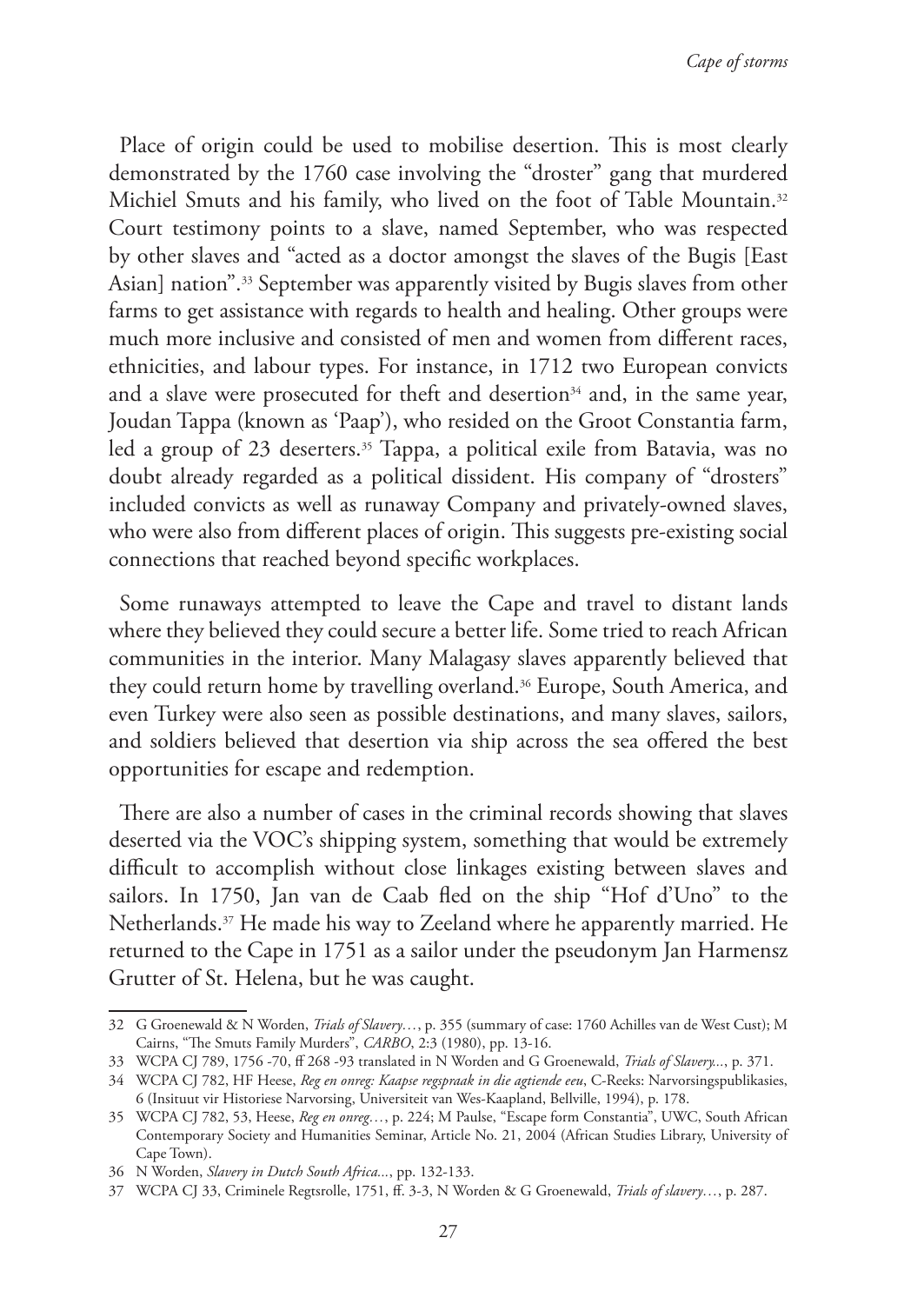The bleeding of labour from the Colony through desertion also points to constant restlessness amongst the popular classes. Perhaps believing that deserters were by nature scoundrels, the courts did not pay much attention to the reasons given for desertion; it is often difficult to gauge deserters' motives or, more specifically, their conceptions of justice from the court records. Even so, it would appear that harsh punishment and maltreatment were two recurring grievances, providing potent motivations for desertion. While some owners treated their slaves relatively well, many slaves, especially those who were privately-owned, were underfed, poorly clothed, overworked, harshly punished and abused by their masters.

Khoesan servants and Company sailors and soldiers were not treated much better than slaves, and regularly deserted. The traveller Carl Peter Thunberg noted that:38

…sailors and soldiers, are in many respects treated worse and with less compassion, than the very slaves themselves. With respect to the latter, the owner not only takes care that they are clothed and fed, but likewise, when they are sick that they are well nursed and have proper medical attendance. The former go as they can, viz. with naked torsos or dressed in tattered clothes, which, perhaps, after all, do not fit them; and when one of them dies, it is a common saying, that the Company gets another for nine guilders.

Nigel Penn has documented, for example, a spate of desertions by VOC sailors stationed at the Cape and Rio de Lagoa (present day Delagoa Bay in Mozambique, occupied by the VOC from 1724 to 1730) in the late 1720s. In one instance in 1728 one third of the Rio de Lagoa garrison – 62 out of 186 men – planned to ransack the Company store and march overland to the Portuguese station at Inhambane.39 The Rio de la Goa plot came fast on the heels of news that a group of 13 VOC soldiers had successfully reached Inhambane. Stories of success circulated widely through popular networks – a significant point –and further motivated those who were fed up with their lot. Similarly in 1751 a group of 13 slaves agreed to band together and run away when they heard that "there had recently been a group [of] slaves who had also taken flight and who had recently arrived safely at a free village of blacks or even in Madagascar".40

<sup>38</sup> P Thunberg, *Travels at the Cape of Good Hope, 1777-1775*, edited by VS Forbes and revised translation by J and I Runder (Cape Town, Van Riebeeck Society, 1986), pp. 152-153.

<sup>39</sup> N Penn, "Great escapes: Deserting soldiers during Nood's Cape Governorship, 1727-1729", N Worden, *Contingent lives…*, pp. 559 -588; N Penn, "Great escapes…", N Worden *Contingent lives…*, pp. 573, 574.

<sup>40</sup> WCPA CJ 788, Sententiën, 1750 – 1755, ff. 58-67, N Worden & G Groenewald, *Trials of slavery…*, p. 295.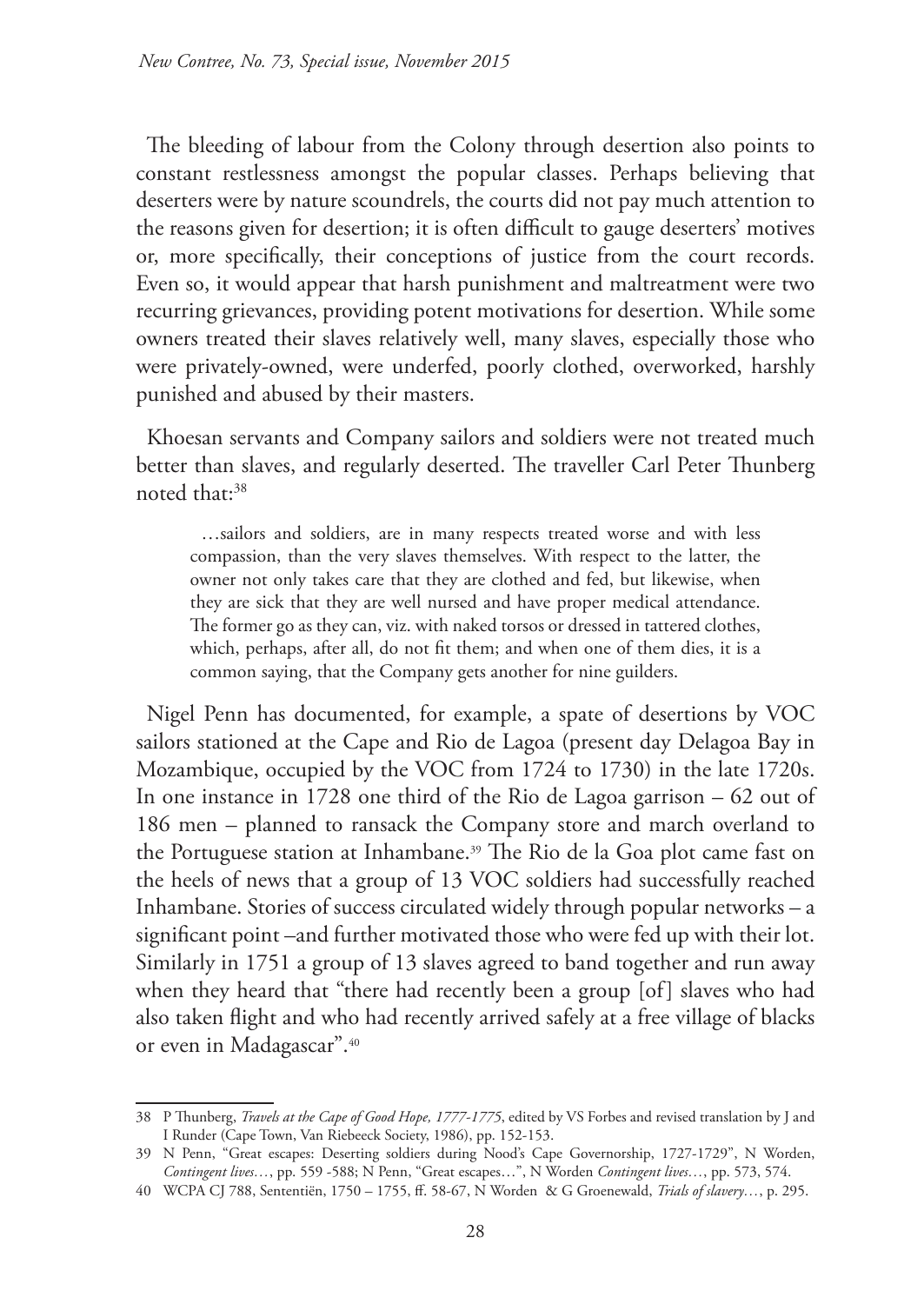Desertion was messy, in that it was usually linked to other disorderly acts which could be more overt in nature; such as attacks on farm owners, theft, raids on farms, arson and mutinies or rebellions. Unsurprisingly, "drosters" were considered a dangerous threat to the colony, and "droster" gangs, a type of maroon community, especially so. The traveller Sparrman's discussion of his stay with a bailiff (farm manager) on his journey to Paarl in the interior clearly illustrates that deserters were regarded as a public threat. Sparrman and the bailiff bolted the door and hung "five loaded pieces" over their heads when they retired for the evening, because they feared the "runaway and rebel slaves" who continually wandered about "in order to plunder houses for victuals and fire-arms, or else to draw others to their party".<sup>41</sup>

Due to the dangers associated with desertion, commandos were allowed to execute runaways on the spot. In the sentencing of a deserter in 1737, the court declared: "If the master of the house would find an unknown black "jongen" [boy/slave] at night in his house, he could, and totally in accordance with the law, stab to death or shoot the same".42 Company militia mobilised to capture groups of armed runaways also often shot and killed such runaways, especially when they resisted arrest.

Desertion in the Cape was endemic. Since neither the Company nor the other masters were especially interested in improving living and working conditions and instead resorted to harsh punishments to discipline labourers, desertion was often the only remedy for an unbearable existence. Rather than simply a form of escape, desertion and "droster" gangs can be viewed as direct action. Desertion was widely practiced, often collective, and widely supported by the popular classes; "droster" gangs and popular networks often straddled the divisions between slave, servant, sailor and soldier; they were socially inclusive and had a significant symbolic effect in that they represented the possibility of a better life and demonstrated the limits of upper class power and hegemony.

<sup>41</sup> A Sparrman, *A voyage to the Cape of Good Hope, towards the Antarctic Polar Circle, around the world and to the country of the Hottentots and the Caffers from the year 1772 -1776*, edited by VS Forbes and translated by J & I Rudner, I (Cape Town, Van Riebeeck Society, Reprint Series, Cape Town, 2007), p. 102.

<sup>42</sup> WCPA, CJ 341 Criminele Process Stukken, 1737, ff. 394 -96, N Worden & G Groenewald, *Trials of slavery…*, p. 147.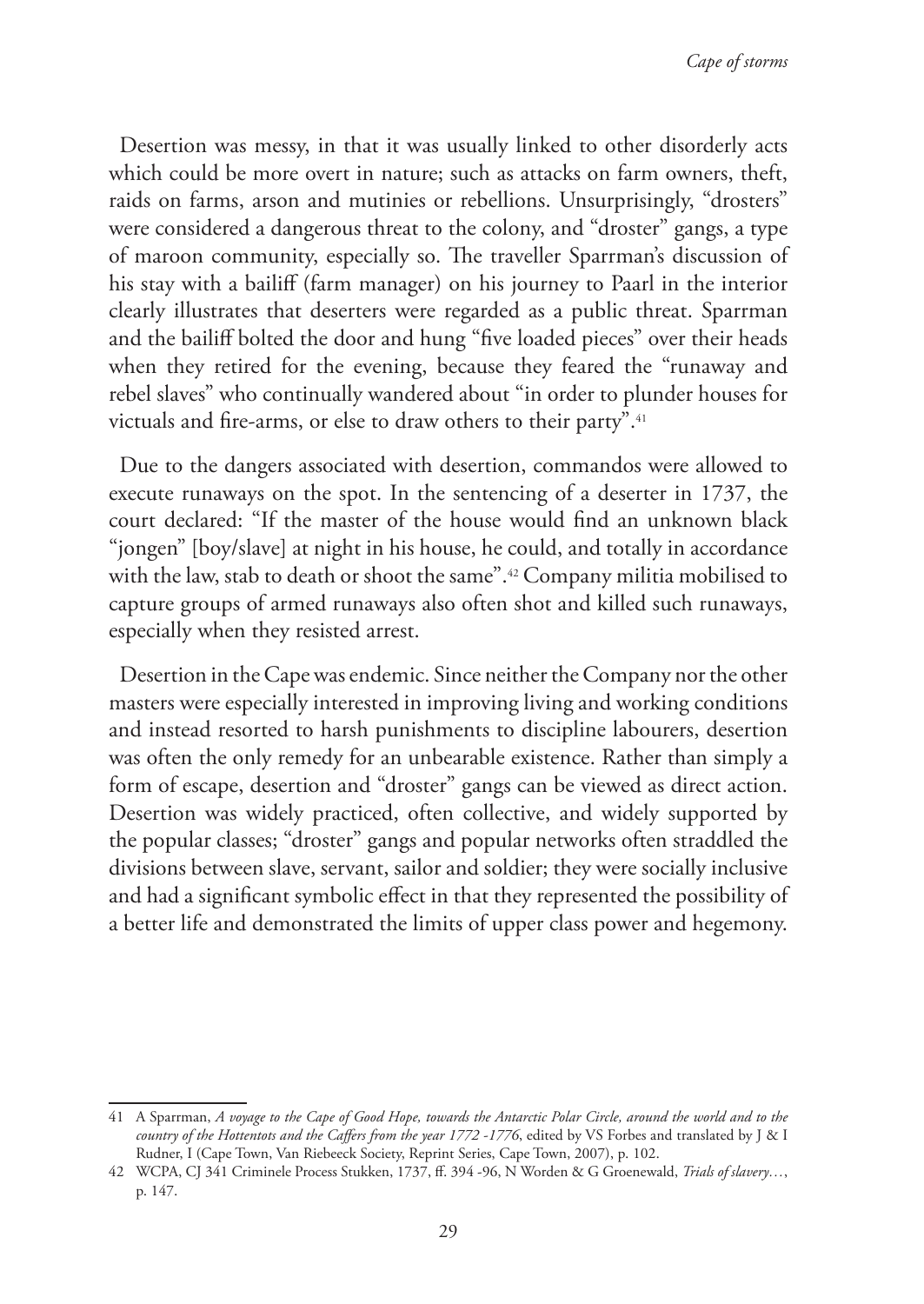## **"To burn down his master's house": Arson**

On the 12 Match 1736, a fire started on the southern edge of Cape Town. With a large number of buildings with dry thatched roofs and a strong southeast wind, five houses were quickly engulfed in flames and burned to the ground.43 The authorities immediately suspected arson and the culprits were identified as Leander van Boegis and his gang of "drosters". There had already been a few other arson attempts and the 1736 fire caused a panic among masters and colonial authorities alike. A number of commandos were ordered to round up all runaways and there was a marked increase in the number of desertion cases brought before the court.

As the incident above indicates, arson could be undertaken by a collective, but in most of the court cases it is individuals who were prosecuted for arson. However, arson can still be considered to be a form of direct action. Fire could utterly ruin a town or a farming district, and arson was a directed, and often overt, protest against intolerable punishments and actions. It served as a powerful symbol of the devastation that accompanied popular disorder and dissidence and caused a great deal of anxiety amongst the master class.

Thus, throughout the seventeenth and eighteenth centuries numerous ordinances were passed that warned against the danger of fire, and significantly, also outlined the horrific punishments awaiting convicted arsonists. Meeting fire with fire, arsonists were often burned alive as a punishment. Travel writer Peter Kolben provides the following description:<sup>44</sup>

A slave at the Cape, in my time there, attempted more than once to burn down his master's house. For this, being seized, he was sentenced to be roasted alive: and the execution was performed in the following manner. A stout post being fix'd upright in the ground, he was fastened to it by a chain…Then was kindled a large fire round about him, just beyond the stretch of the chain. The flames rose high; the heat was vehement. He ran for some time to and again about the post; but gave not one cry. Being half roasted he sunk down.

Such spectacularly gruesome punishment was not only retributive, but also served as a warning to others. Robert Shell argues that the fear of fire and the threat of arson left a distinct imprint on local architecture.45 For instance, the Company forbade the construction of urban houses with low eaves, which authorities believed were easily ignited by malicious slaves and Khoesan. In

<sup>43</sup> R Ross, *Cape of Torments*…, p. 54.

<sup>44</sup> R Shell, *Children of bondage*…, p. 365.

<sup>45</sup> R Shell, *Children of bondage..*, p. 265.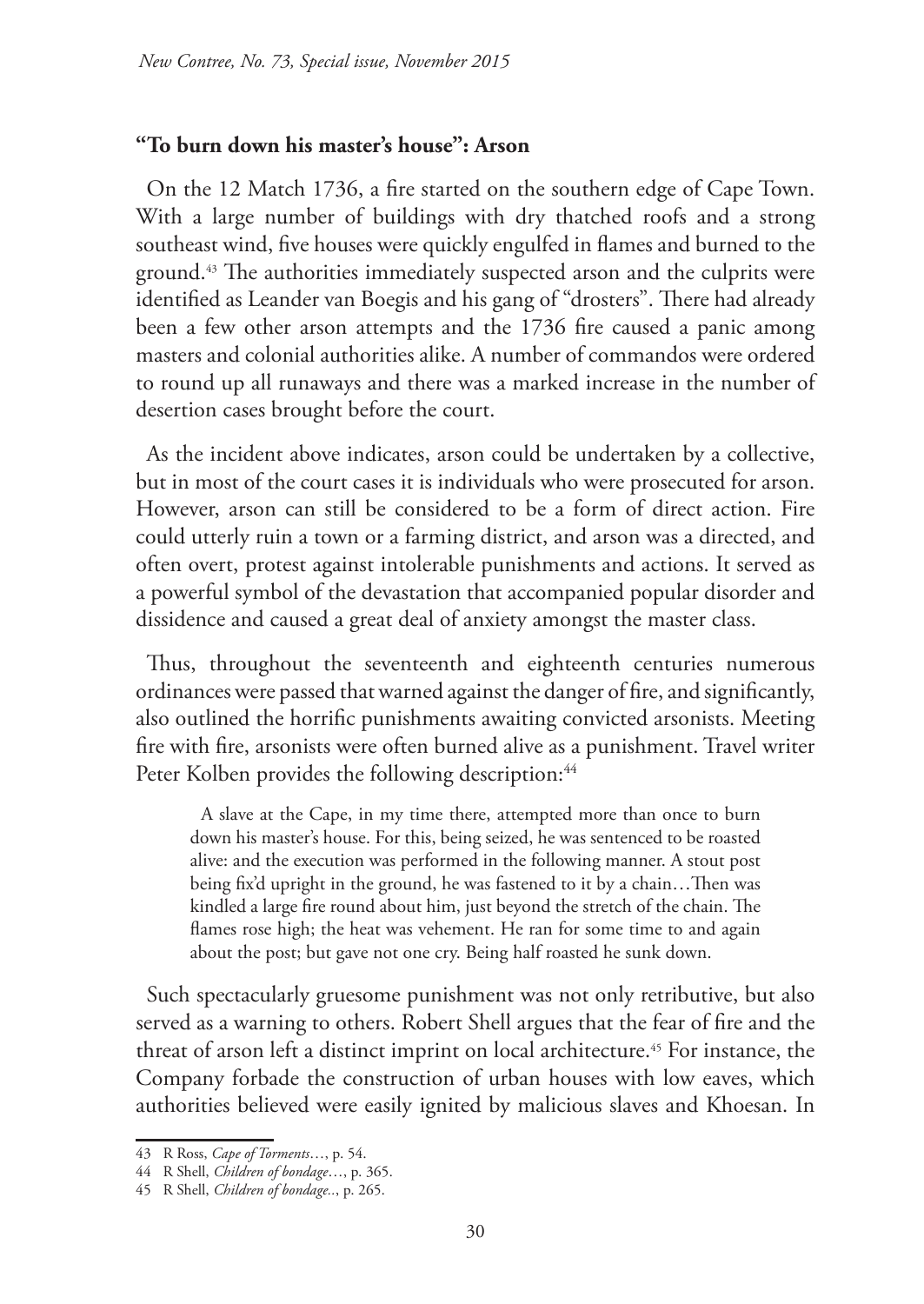the early eighteenth century the Company further encouraged "arson-proof" flat roofs on homes and other buildings.<sup>46</sup>

The arson cases brought before the court shed important light on the moral codes and popular notions of injustice. In 1717 Aaron van Bengalen told the court that he set his owner's house alight because he had grown tired of the beatings administered by his owner's stepson.<sup>47</sup> In 1724 Andries van Ceijlon, who deserted after a vicious beating for stealing brandy and wine, returned one night and set fire to his master's cellar.<sup>48</sup> He told the court he committed such crimes out of "sadness, because he never had to endure so much punishment, and also that he sought his death and wanted to be removed from the world". Separation from family and loved ones also played a role and Fortuijn van Bengalen resorted to arson in 1742 after the master of his lover, Christijn, treated him badly and interfered with their relationship.

Just like the gruesome punishment meted out to arsonists, the deliberate setting of fires by the popular classes had a symbolic importance, as it indicated clearly that the popular classes rejected physical punishment and social control. The devastation and destruction of deliberate fire setting posed a real threat to the security of the colony and was even etched onto Cape architecture. Arson reminded masters and colonial authorities that there were limits to degradation.

## **"I will get you": Threats and attacks**

Baatjoe van Mandhaar was prosecuted for threatening to kill his owner and for resisting arrest in 1757.49 After having being ill for a couple of days (which the court interpreted as malingering), Baatjoe barricaded himself into the attic of his master's house and, speaking in Portuguese, threatened to kill his owner. The "geweldiger" (provost), who was called by the neighbours to assist, ordered Baatjoe down from the attic. Baatjoe responded, "I am a Mandhaar, you come up to me".50 Baatjoe then resisted capture, "frantically throwing

<sup>46</sup> R Shell, *Children of bondage*…, p. 286.

<sup>47</sup> WCPA CJ 784 Sententiën, 1717-1725, ff. 7-11 and CJ 321 Criminele Process Stukken, 1717, document 8, N Worden and G Groenewald, *Trials of slavery…*, pp. 53-56.

<sup>48</sup> WCPA CJ 784 Sententiën, 1717-1725, ff 225-30, N Worden and G Groenewald, *Trials of slavery…*, p. 100.

<sup>49</sup> N Worden & G Groenewald, *Trails of slavery…*, summary of WCPA CJ 789, Sententiën, 1756-1760, ff 80-91, Baatjoe van Mandhaar, 337, N Worden and G Groenewald, *Trials of slavery…*, pp. 340-344.

<sup>50</sup> WCPA CJ 789, Sententien, 1756-1760, ff 80-91, Baatjoe van Mandhaar, N Worden and G Groenewald, *Trials of slavery…*, p. 342.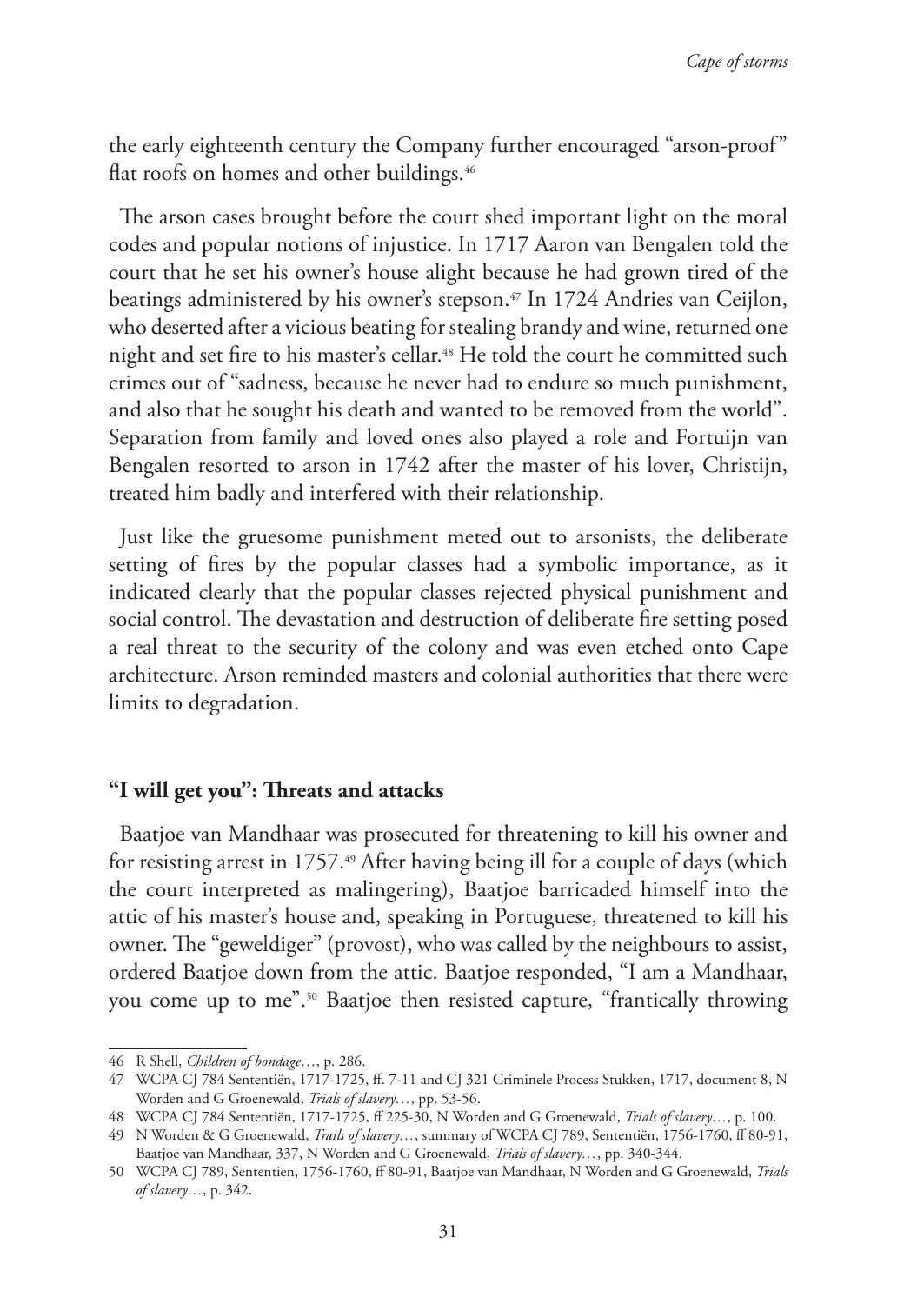bottles, stones and everything that he could find at the people who came towards the attic". When he was eventually subdued, he declared that he would rather be punished by the courts than by his master.

Such attacks and the murder of masters were direct and overt subversions of the social order. It was not only slaves that participated in such acts. For instance, in 1704 a soldier, Gerrit De Kemp was tried for murdering an official.51 In 1746 Hartebees, a Khoesan servant was prosecuted for murdering the farmer for whom he worked.52 Women servants also resorted to such measures. In 1746 two Khoesan women, Eva and Maria, appeared in court for their involvement in an attack on a "knecht" (supervisor).53 The "knecht", Simon Ingolt, was apparently attacked when he attempted to beat Maria, and her slave "husband" came to her rescue. In 1750 the slave Amarantia van Mozambique hired the convict, Lantiep van Java, to murder her master, and in 1799 two Khoesan women, Mietje and Sara, attempted to poison their masters.54

Sometimes attacks on overseers and masters were collective in nature and carried out by groups. Sparrman noted the case of a group of slaves who chopped off their owner's head with an axe.55 Attacks, including group attacks, continued into the early nineteenth century: Henry Lichtenstein, a traveller, referred to at least three separate cases at the time. These included the murder of a free-burgher family by a group of Khoesan servants and slaves in the Matjesfontien area.<sup>56</sup>

As in the case Baatjoe van Mandhaar, such attacks were not only physical, but often included insults, threats and other forms of overt disrespect. The courts took pains to record such verbal outbursts, not just the violence; perhaps this was to demonstrate that the culprit was insolent from the start. Nevertheless, these recordings are extremely interesting to the historian, in that they shed light on popular conceptions of justice and indicate that the working poor did not necessarily respect their masters, nor accept the system in which they found themselves.

<sup>51</sup> WCPA CJ, 781, 29, HF Heese, *Reg en onreg*…, p. 9.

<sup>52</sup> WCPA CJ 789, 22, HF Heese, *Reg en onreg*…, p. 207.

<sup>53</sup> WCPA CJ 787, 22, HF Heese, *Reg en onreg*…, pp. 196, 232

<sup>54</sup> WCPA CJ 788, 2, *Reg en onreg*…, p. 164; WCPA CJ 798, 4, HF Heese, *Reg en onreg*…, pp. 236, 254.

<sup>55</sup> A Sparrman, *A voyage to the Cape of Good Hope*…, II, p. 255.

<sup>56</sup> H Lichtenstein, *Travels in Southern Africa, in the years 1803,1804,1805,1806,* I & II, translated by Anne Plumptre, I (British and Foreign Public Library, 1815), pp. 12-5, for other cases see Vol. 2, pp. 196, 237.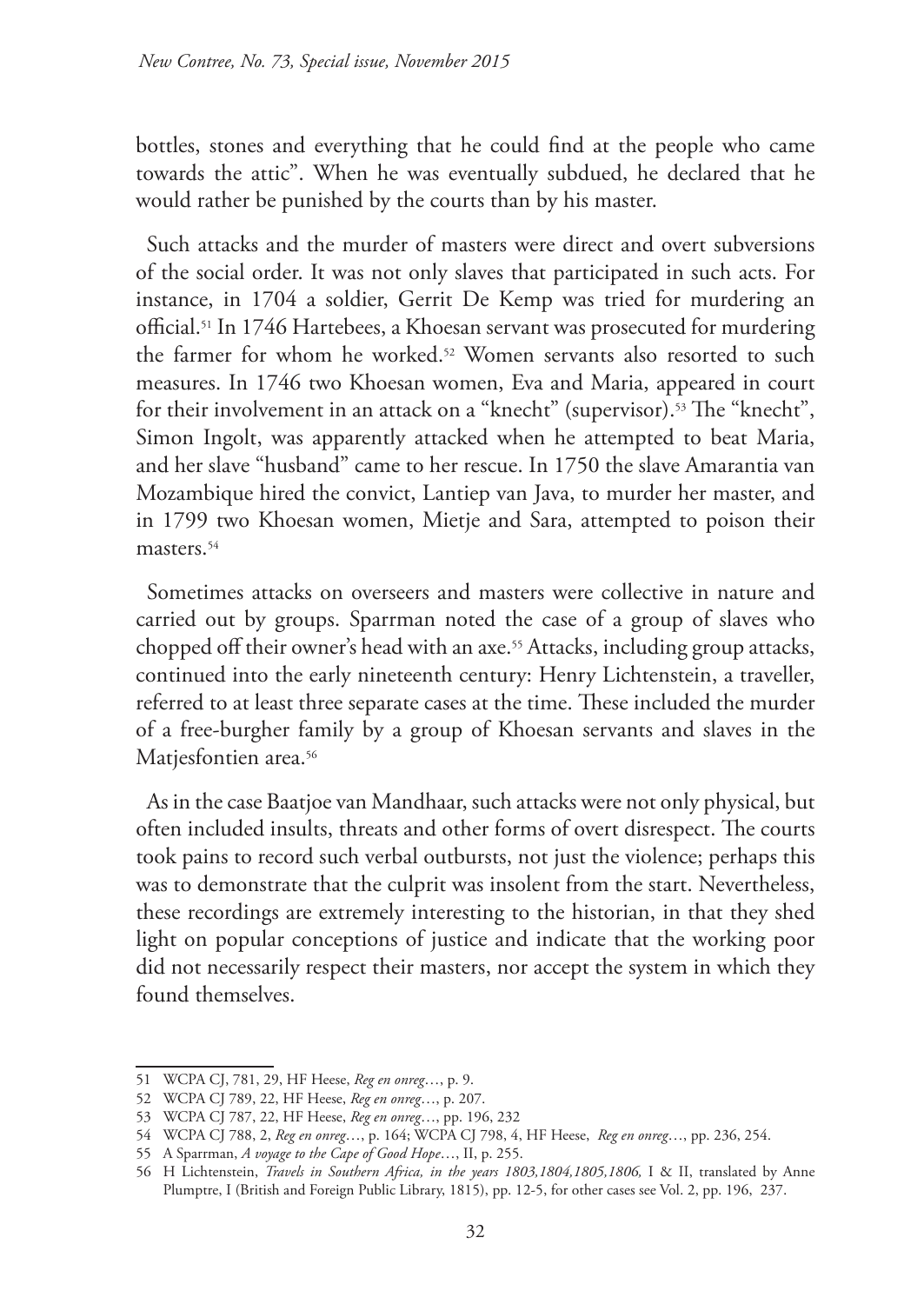*Cape of storms*

For instance, the slave Frans van Madagascar was enraged because he believed that he had been punished too severely by the "mandoor" (a slave overseer) for being too drunk to work.<sup>57</sup> Frans did not react immediately, but patiently waited for the "mandoor" outside the women slaves' quarters later that night, and beat him. The "mandoor" died of his injuries. Even if slaves accepted that beatings were part of bondage, they developed their own understandings of "fair" treatment, and acted when these understandings were violated. Frans may have thought that his drunkenness was sanctioned, if not encouraged, since alcohol was often supplied to slaves before they started their day.

Cupido van Mallabaar, brought to trial in 1739, could no longer bear the loneliness of being the only slave in the household and of struggling to adapt to his new cultural context.<sup>58</sup> Not sure of how to proceed, he vacillated between taking his own life, or that of his mistress and her young child. He told his mistress that he was not used to wearing the clothes that he had been given, and complained that he had been alone for two years. After eventually attempting to stab his mistress, he declared: "It would be better if I murder you, your husband and your child, and that I flay you open like flecked fish, and then do me as well".<sup>59</sup>

In 1761, a slave named Hermanus objected to his leisure-time being violated and, with the assistance of his fellows, challenged the authority of the farm "knecht". Hermanus was displeased that he, together with the servants, were called to work on a Sunday. At first he claimed that there were animals in the wheat fields that prevented them from working. Then, when the "knecht", a soldier on leave named Johan Spring, chased the buck away, Hermanus complained that the plough's wheel was broken. After the wheel was fixed, the rope of the plough broke – twice – and Hermanus then declared, "All the work which is done on a Sunday, is of the devil, and is accursed".<sup>60</sup> A quarrel ensued, and Hermanus attacked Spring and shouted, "[y]ou mother-fucking sailor, I will get you".<sup>61</sup> This insult drew attention to Spring's low status (akin to that of other servants), thus questioning his ability to oversee the work of

<sup>57</sup> WCPA CJ 792 Sententiën, 1768-1771, ff. 36-42, N Worden & G Groenewald, *Trials of slavery…*, pp. 430-431.

<sup>58</sup> WCPA CJ 786 Sententiën, 1736-1743, ff.263-70, NWorden & G Groenewald, *Trials of slavery…*, pp. 165- 168.

<sup>59</sup> WCPA CJ 786, Sententiën, 1736 – 1745, ff. 236-70, 1739, Cupido van Mallabaar, N Worden and G Groenewald, *Trials of slavery…*, p. 167.

<sup>60</sup> WCPA 1/ STB 3/11 Criminele Verklaringen, 1759-1782, N Worden & G Groenewald, *Trials of slavery…*, p. 390.

<sup>61</sup> WCPA 1/ STB 3/11 Criminele Verklaringen, 1759-1782, N Worden & G Groenewald, *Trials of slavery…*, p. 391.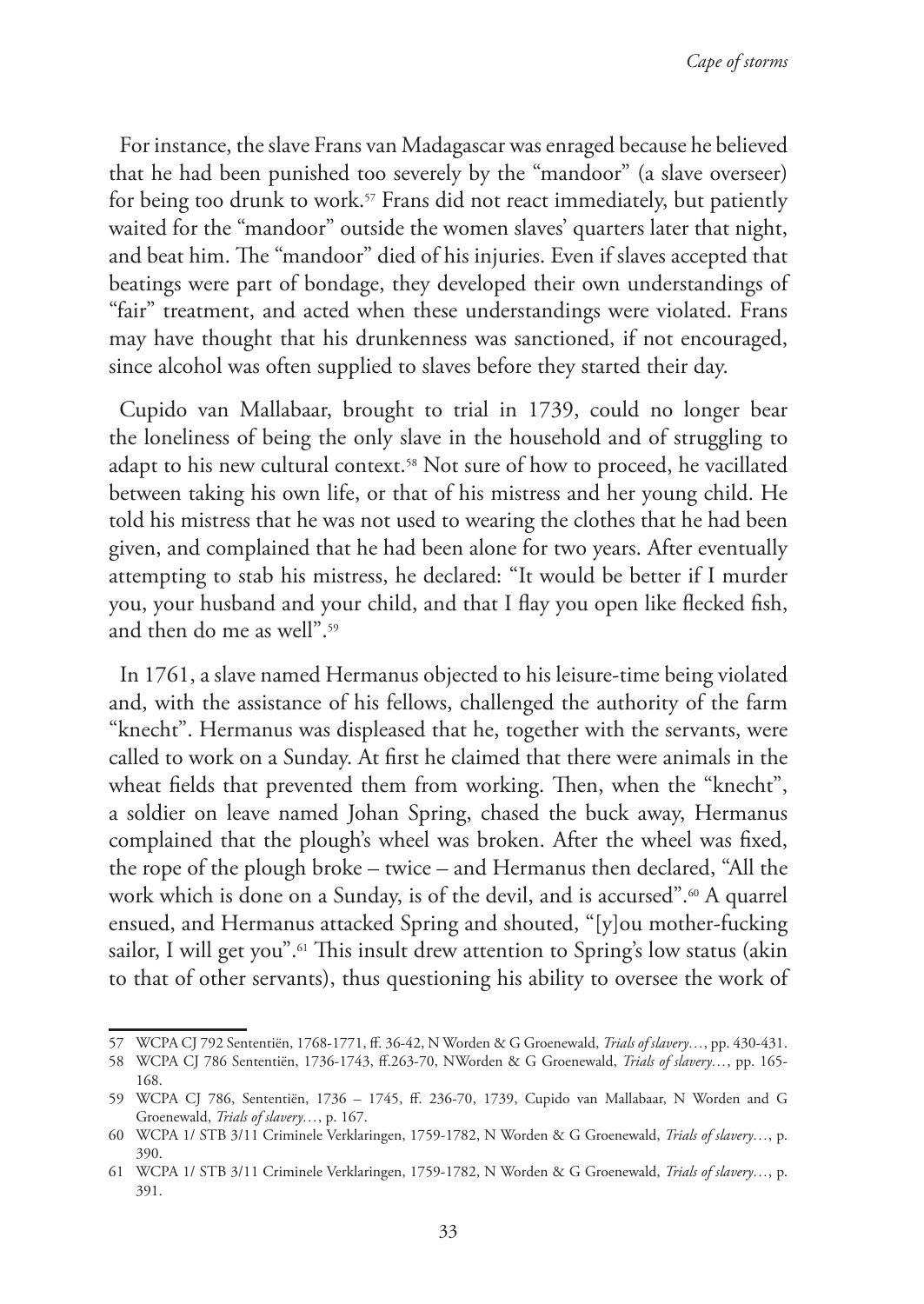other servants and slaves.

When Spring ordered the other servants, a Khoesan named Cobus and a "Bastaard-Hottentot" named Adriaan, to tie Hermanus down they flatly refused, even after he threatened to shoot them in the legs. Their refusal further eroded Spring's authority, and, while they justified it by pretending to be scared of Hermanus, there was rather more to the story. Hermanus and his fellows had so successfully undermined a previous "knecht" that he was fired (that was why Spring was hired). This strategy of subversion appears to have come to an end when Hermanus committed suicide before he was taken to the authorities in Stellenbosch for punishment.

Empty promises of reward for loyal service, and most especially, unrealised promises of manumission, also served as powerful triggers for violent attacks. After the death of his master, the slave artisan Jonas van Manado petitioned his master's wife to award him his freedom. In a letter he respectfully highlighted a decade of faithful service, in which he had not complained to anyone, and with "knees bent," humbly appealed to his mistress' mercifulness and compassion to permit him his freedom.<sup>62</sup> He told his mistress that his "baas" (boss) had always told him, "I will do good to you". But his petition was refused and Jonas declared "[t]hen I will not do good any longer".<sup>63</sup> That evening Jonas attacked his mistress in her bed and attempted to slit her throat. He was not successful, and was later apprehended. Jonas van Manado must have felt horribly tricked when he learned that his faithful service and endurance was for naught, and that his master had no intention of awarding him his freedom. His reasons for remaining compliant and deferential had been removed; the implicit deal he took to be in place no longer applied.

Slaves, Khoesan labourers, sailors and soldiers who threatened, attacked and insulted their masters or commanders were usually drunk or intoxicated, but their acts were not necessarily mindless or a mere product of intoxication. They questioned the authority of their masters and overseers, and acted when their conceptions of free treatment, companionship, leisure time, solidarity, and fair reward were violated. To avoid the pain and public humiliation of punishments bestowed by the court, many of those who threatened, attacked, or killed their masters also subsequently took their own lives. Rather than

<sup>62</sup> WCPA CJ 323 Criminele Process Stukken, 1719, f. 519 [modern pagination], N Worden & G Groenewald, *Trials of slavery…*, p. 83,

<sup>63</sup> WCPA CJ 323 Criminele Process Stukken, 1719, ff. 535-39, N Worden & G Groenewald, *Trials of slavery…*, p. 81.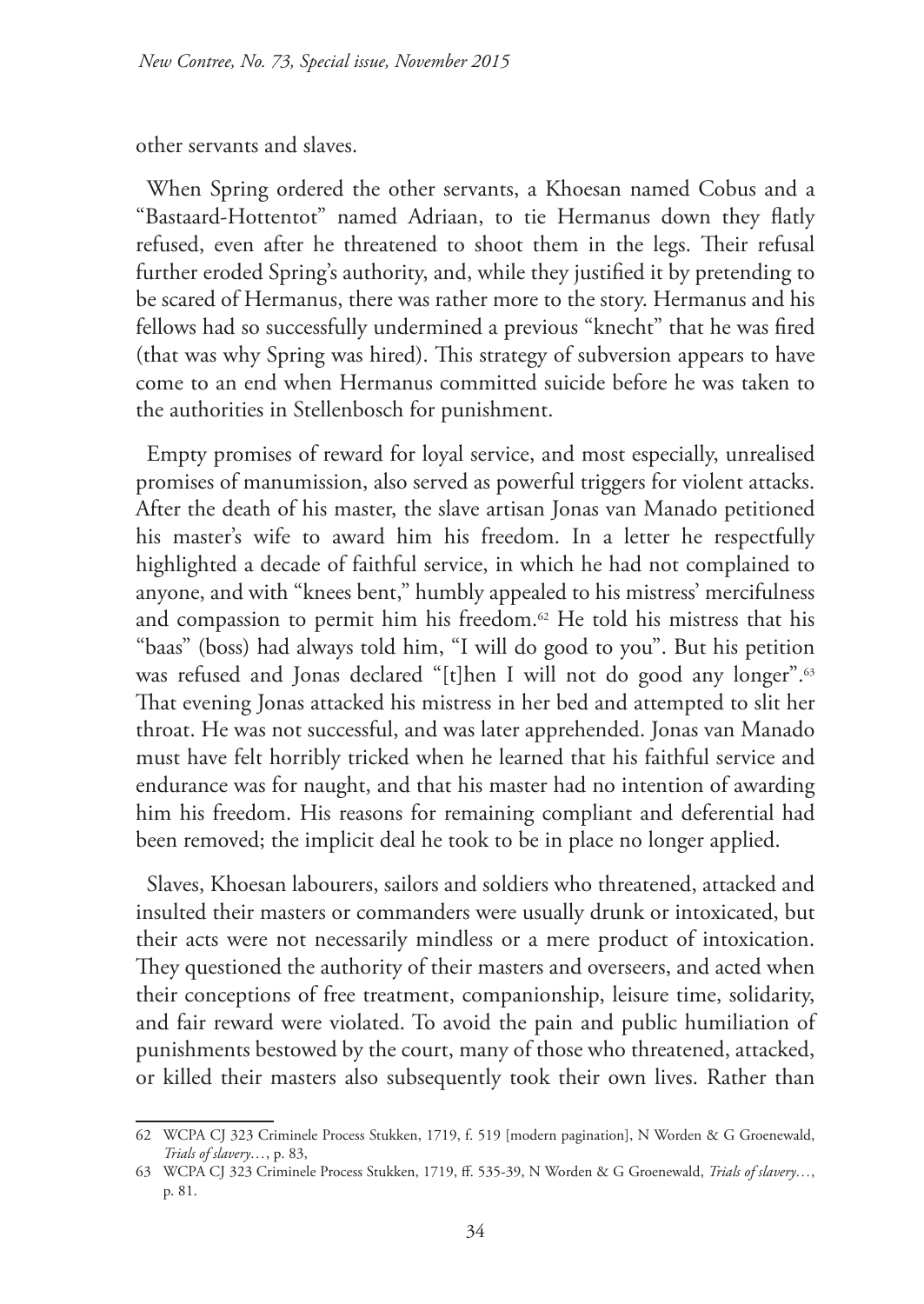regard such attacks as irrational and ineffective, I would suggest that for many a life of hardship and servitude was worse than death, and death by one's own hand was preference to the brutal deaths meted out by Company justice.

# **"A seditious statement": Collective insurgency**

In 1659, a small group of VOC soldiers stationed at the Cape, supported by "a black convict", "two servants of freemen" and some slaves, plotted to capture a ship, the *Erasmus*, and escape to Angola or Portugal.64 The plot was apparently betrayed and the ringleaders rounded up and punished. The *Erasmus* plot was one of the first recorded cases of popular collective insurgency and it was the harbinger of revolts to follow. In the Cape, popular collective insurgency – which implies a direct and combined form of protest – took a number of forms including armed anti-colonial raids, mutinies and maritime desertion via ship (such as the *Erasmus* plot), as well as strikes.

The creation of large Khoesan bands on the colony's borderlands that raided colonial homesteads has already been noted above. It should be reiterated that such raids were common and informed by a clear anti-colonial sentiment. It is also well documented that independent Khoesan bands welcomed deserters, which suggests that such bands were not limited to Khoesan and were more inclusive in character. However, more research is required to establish the social composition of such bands and raids. Khoesan also participated in other collective actions, often with other sections of the popular classes. For instance, Russel Viljoen notes that in the 1780s Khoesan resistance started to take on new forms when the prophet Jan Parel and 400 of his followers (mainly Khoesan, but also including a few slaves and "free blacks" in the Overberg region) combined millenarianism with a "revelation" of revolution.<sup>65</sup> Parel predicted that the world would end on 25 October 1788 (a year before the French Revolution), ushering in an era of utopian bliss and the end of colonial rule.

The *Erasmus* plot also underlines the point that popular insurrection was not necessarily land-based, and that no account of resistance at the Cape can

<sup>64</sup> F Valentyn, *Description of the Cape of Good Hope with the matters concerning it, Amsterdam 1726*, II, edited by P Setton, R Raven-Hart, WJ de Kock, EH Raidt and translated by R Raven-Hart (Cape Town, Van Riebeeck Society, 1791), pp. 163-164; JJ Saar, R Raven-Hart, *Cape Good Hope/ 1652-1702/ The first 50 Years of Dutch colonisation as seen by callers* (Cape Town, A A Balkema, 1971), pp. 58-67, 64.

<sup>65</sup> R Viljoen, "'Revelation of a revolution': The prophecies of Jan Parel, alias Onse Liewe Heer", Kronos, 21, 1994, pp. 3-15.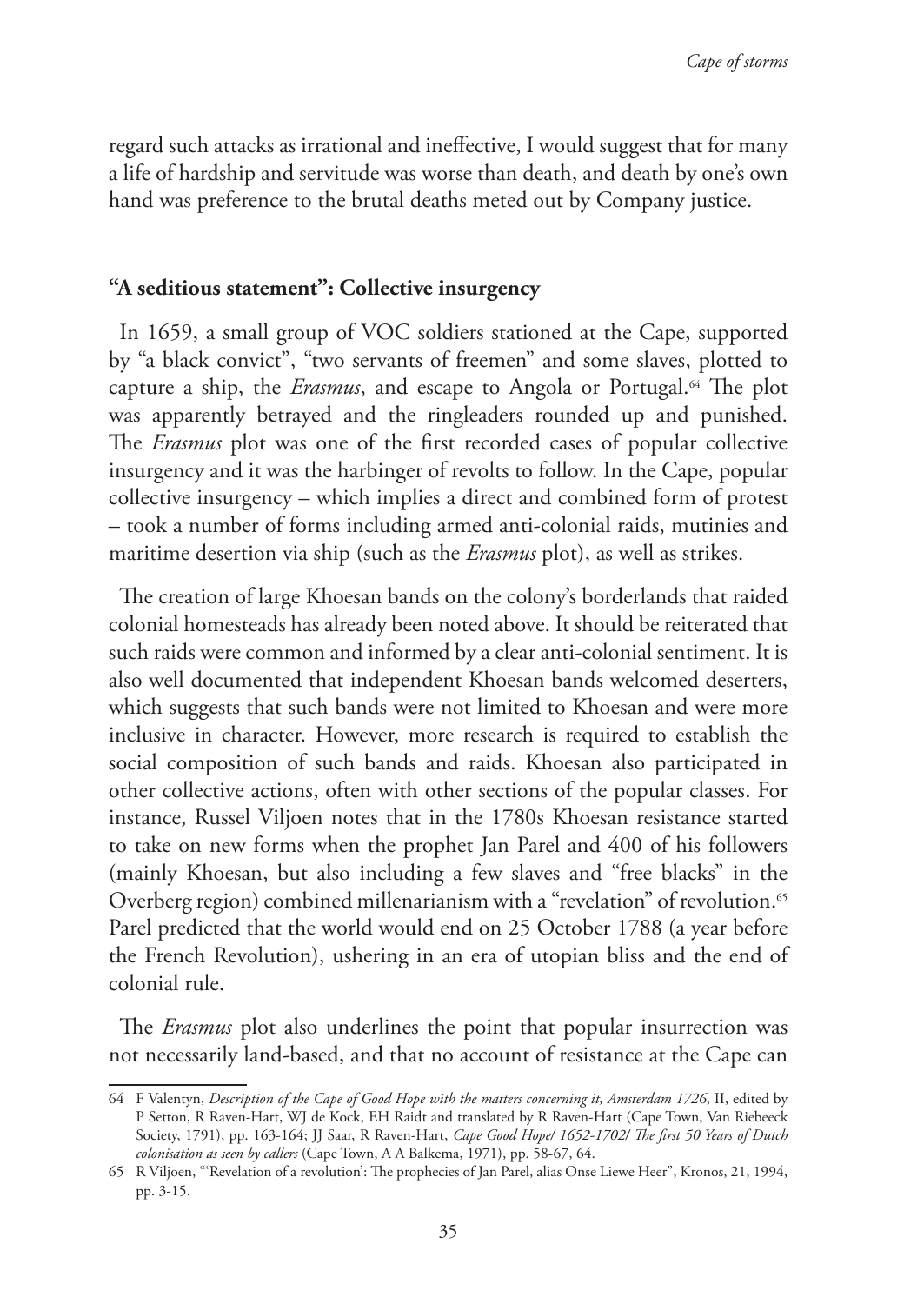ignore the maritime world of which it was apart. This dimension of resistance has been largely ignored by the land-focussed South African historiography, which has largely elided the maritime frontier in the making of the region. A number of mutinies on VOC ships took place near the Cape, while at times mutineers "en route" to the Netherlands or Batavia were tried by the Cape's Council of Justice. In 1675, the English-speaking sailors of the VOC's "America" planned to overthrow the officers, kill crewmen who opposed them, commandeer the ship, and sail to freedom in Brazil.<sup>66</sup> Their plot was betrayed just a few days before the mutiny was to take place. The ringleaders were imprisoned and the ship's command decided to hand them over to the authorities at the Cape. The mutineers who appeared before the Council indicated that their actions were inspired by hunger, disease, and the alarmingly high rate of death on the ship.

In their overview of mutinies in the VOC world, Bruijn and Van Eyck van Heslinga note that such mutinies followed two main patterns.<sup>67</sup> First, demonstrating the combinations of different modes of protest, mutiny was usually linked to mass desertion. Like those on the "America", mutineers generally sought to violently overthrow the ship's officers, commandeer the ship, and desert to distant lands where they believed they could build a better life and an independent future.<sup>68</sup>

This was, for instance, the plan of the mainly French sailors on the *Duinenburg* in 1766.69 Under the leadership of Jean Baptist Paradijs, who was depicted by the authorities as a blasphemer and devil-worshiper, they planned to kill the officers and desert. The plan was exposed before it could be carried out and more than 20 mutineers were identified and imprisoned. They were handed over to the Council of Justice at the Cape. In their interrogations, some mutineers claimed that they participated only because they had been offered money and riches by Paradijs. But even before the voyage, there were grumblings amongst the crew, and the sailor Paradijs's ability to dole out rewards was dubious at best. It appears rather that poor treatment and hunger inspired the men to join the plot.

<sup>66</sup> ACJ Vermeulen, "Onrust ende wederspanninheyt': Vijf muiterijen in de zevebtiende eeuw", JR Bruijn en ES van Eyck van Heslinga, *Muiterij: Oproeren berechting op schepen van de VOC* (Haarlem, De Boer Maritiem, 1980), pp. 39-40.

<sup>67</sup> JR Bruijn et al, "De Scheepvaart van de Oost-Indische Compagnie en het verschijnsel muiterij", JR Bruijn et al, *Muiterij*…, pp. 9-26, 21.

<sup>68</sup> JR Bruijn et al, "De scheepvaart van de Oost-Indische Compagnie…", JR Bruijn et al*, Muiterij…,* p. 22.

<sup>69</sup> I van Meurs, "Courage, Francois: Een samenzwering op de 'Duinenburg' in 1766", JR Bruijn et al, *Muiterij…*, pp. 84-96.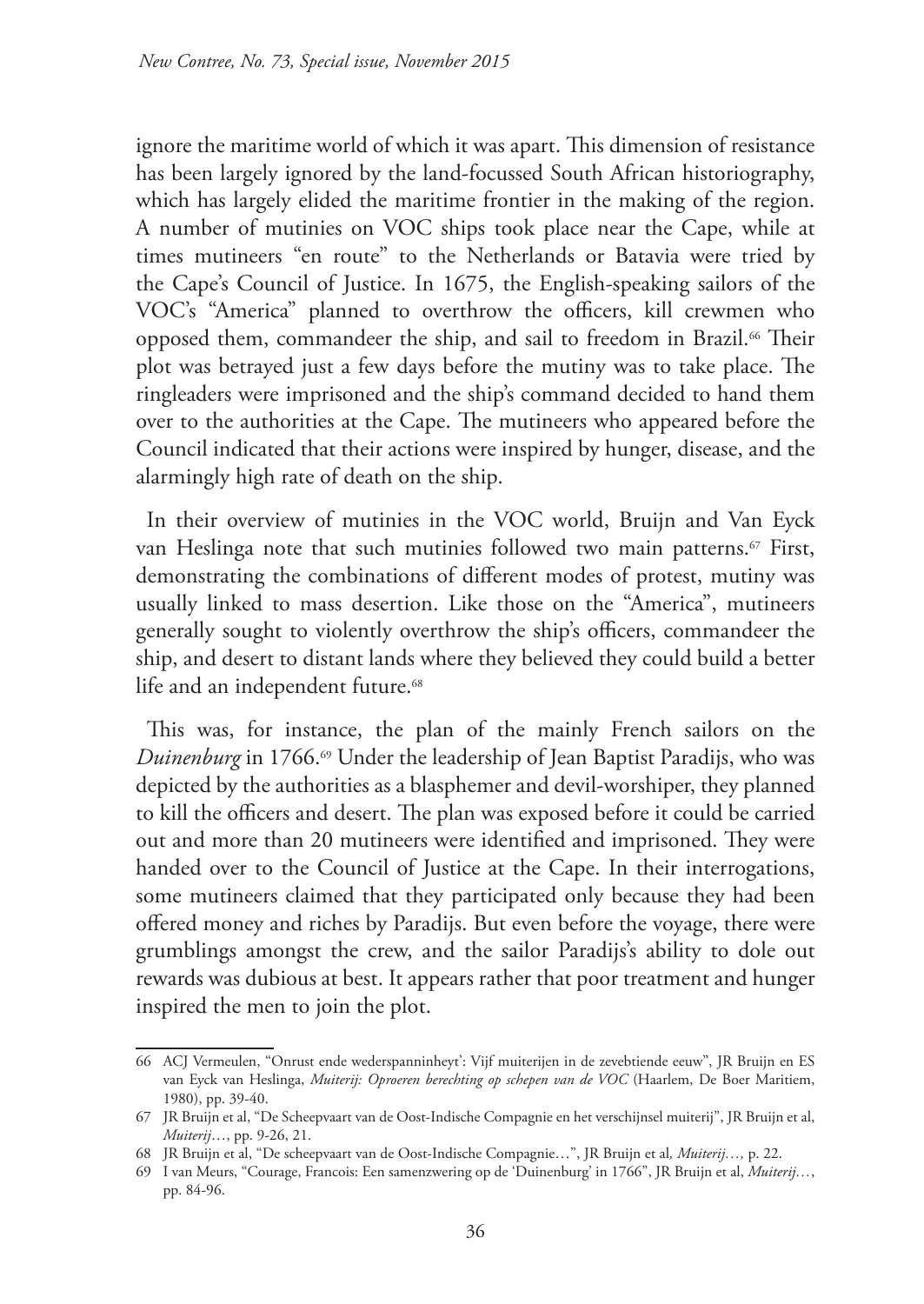It was not only sailors and soldiers who mutinied for the purposes of deserting. In 1751 a small group of mainly Asian convicts and slaves on Robben Island planned to commandeer the provision ship and sail to their

homelands.<sup>70</sup> Marking an upsurge in maritime resistance in 1766, the same year as the *Duinenburg* plot, 140 Malagasy slaves revolted and commandeered the *Meermin*. 71 In 1784 Chinese sailors on the *Java* mutinied, while a conspiracy was also uncovered amongst slaves on the *Slot ter Hoeg*, which was travelling in the same fleet as the *Java*. 72 Officers on the *Slot ter Hoeg* were particularly concerned that the conspiracy amongst these slaves had spread to Asian sailors. These instances of disorder fuelled upper-class anxieties concerning the Asian crewmen upon which the Company was growing ever more reliant.

The second kind of mutiny that the VOC had to deal with, note Bruijn and Van Eyck van Heslinga, resembled modern strikes during which crews withheld their labour to draw attention to injustice. Corruption, especially with regards to rations, and high rates of mortality proved key areas of concern. It appears that only one such mutiny involved the Cape, and it occurred just before the VOC station was established in 1652. In 1649 the *Spare* veered off course due to stormy and extremely cold weather.73 Believing that they would not make it to the Cape alive, they refused to follow instructions until the ship returned to the Netherlands. The strategy brought temporary relief and the ship briefly stopped at the island Tercera. In line with the Company's standard strategy of repression, mutineers/strikers were then identified, apprehended and severely punished, and the *Spare* continued the voyage to the Cape.

Strikes were not confined to ships. In 1752, skilled Company metal workers at the Cape forge went on strike. Worden notes that the strike emanated from a dispute regarding the theft of spades, but was ultimately over notions of honour and status.74 From the Company's point of view, the metal workers had undermined the authority of their superiors and work-place discipline. The strikers were therefore tried by the court for insolence. The three ringleaders

<sup>70</sup> K Ward, "'The bounds of bondage': Forced migration from Batavia to the Cape of Good Hope during the Dutch East India Company era, c. 1652 –1795", PhD, University of Michigan, 2002, pp. 261-269.

<sup>71</sup> D Sleigh and P Westra, *De Opstand op het slavenschip Meermin* (Cosee, Amsterdam, 2013); A Alexander, "The mutiny of the Meermin", Honours dissertation, University of Cape Town.

<sup>72</sup> K van der Tempel, "'Wij hebben amok in ons schip': Aziaten in opstand tijdens drie terugreizen op het einde van de achttiende eeuw", JR Bruijn et al*, Muiterij…,* pp. 123-147; M van Rossum, "'Amok!': Mutinies and slaves on Dutch East Indiamen in the 1780s",*International Review of Social History*, 58(21), 2013, pp. 109-130.

<sup>73</sup> ACJ Vermeulen, "Onrust ende wederspanninheyt…", JR Bruijn et al*, Muiterij…,* pp. 41-43.

<sup>74</sup> The only account of this strike is given by N Worden, "Artisan Conflicts in a colonial context: The Cape Town blacksmith strike of 1752", *Labor History*, 46(2), 2005, pp. 55-184.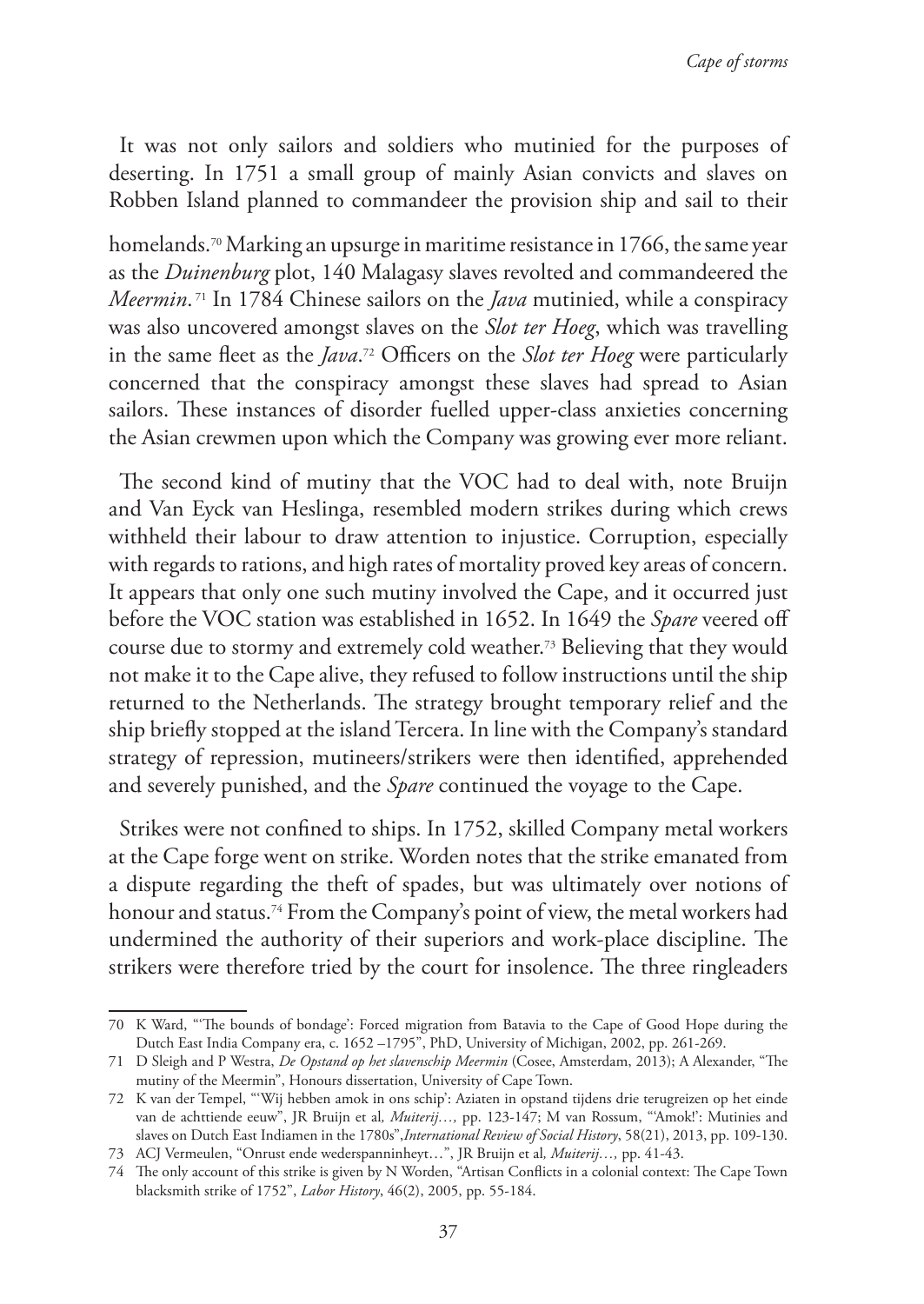were humiliated through a public whipping and reduced to the rank of sailor. The remaining 17 were fined one month's wages.

Collective insurgency – which often included different sections of the popular classes acting together – was often a means to realise immediate change and access a life of freedom. Like arson or the attack of masters, insurrection was a rebellion against authority and control. The collective, relatively dramatic forms of protest discussed above show that it is not true that the popular classes necessarily lacked political imagination or failed to take opportunities of unity, but rather, only that they had not yet built an effective counter power to block or change the Company's standard policy of violent repression.

# **Conclusion**

To fully appreciate the complex political identities and actions of the Cape's popular classes we need to question the categories – especially the "single category" history approach – and the binaries that inform the literature. These categories – themselves problematic and over-simplified conceptions of race and ethnicity read onto the past – obscure important, broad-based social connections, political solidarities and class-based action that operated across race, ethnicity and type of labour. This article thus stresses instances in which protests were inclusive – when men and women, regardless of their race, ethnicity or labour type acted jointly. If we are to pursue different kinds of histories that have been obscured by our apartheid past, surely such social and political belongings encourage more investigation.

Popular protest was messy – and often included a number of defiant acts. For instance, desertion could morph into open rebellion, an attack on a master could lead to desertion, or arson could be a form of hidden sabotage by a dissident group, or an open and deliberate attack on a master by an outraged individual. The assumptions of fragmentation, division and impotence that inform our understandings of the nature and potential of pre-industrial resistance also require re-examination if we are to understand the nuances of popular protest on its own terms.

The popular classes were not complacent and did not accept the structure of Cape colonial society nor the conditions under which they were expected to labour and live. The values of the master class were never hegemonic. Court cases give us a rough indication as to what the popular classes rejected –